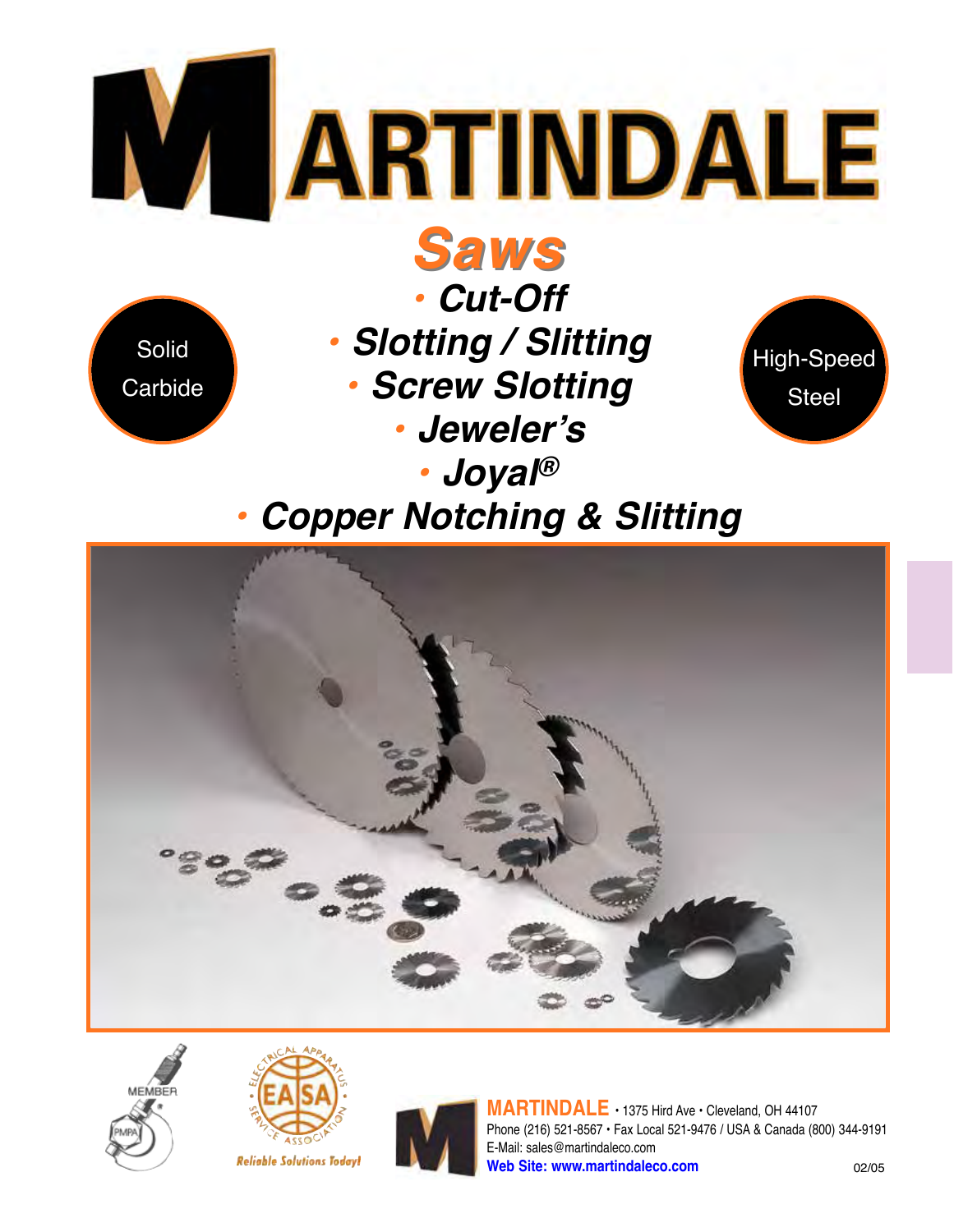

# **Over 95 Years of Service.**

Martindale Flectric Co. started in the electric motor maintenance tool manufacturing business in 1913. From the start, we put emphasis on quality materials and workmanship  $-$  and on dedicated customer service.



Our approach worked. We prospered and grew. Gradually, we added new products to our line, including mica undercutting saw blades. This saw blade line eventually grew to what it is today.

Martindale is stocked and staffed to promptly meet your sawing needs. Each and every employee adheres to the standards of product quality and customer service that has kept us the one stop shop for circular saw blades and electric motor repair tools for more than 90 years!

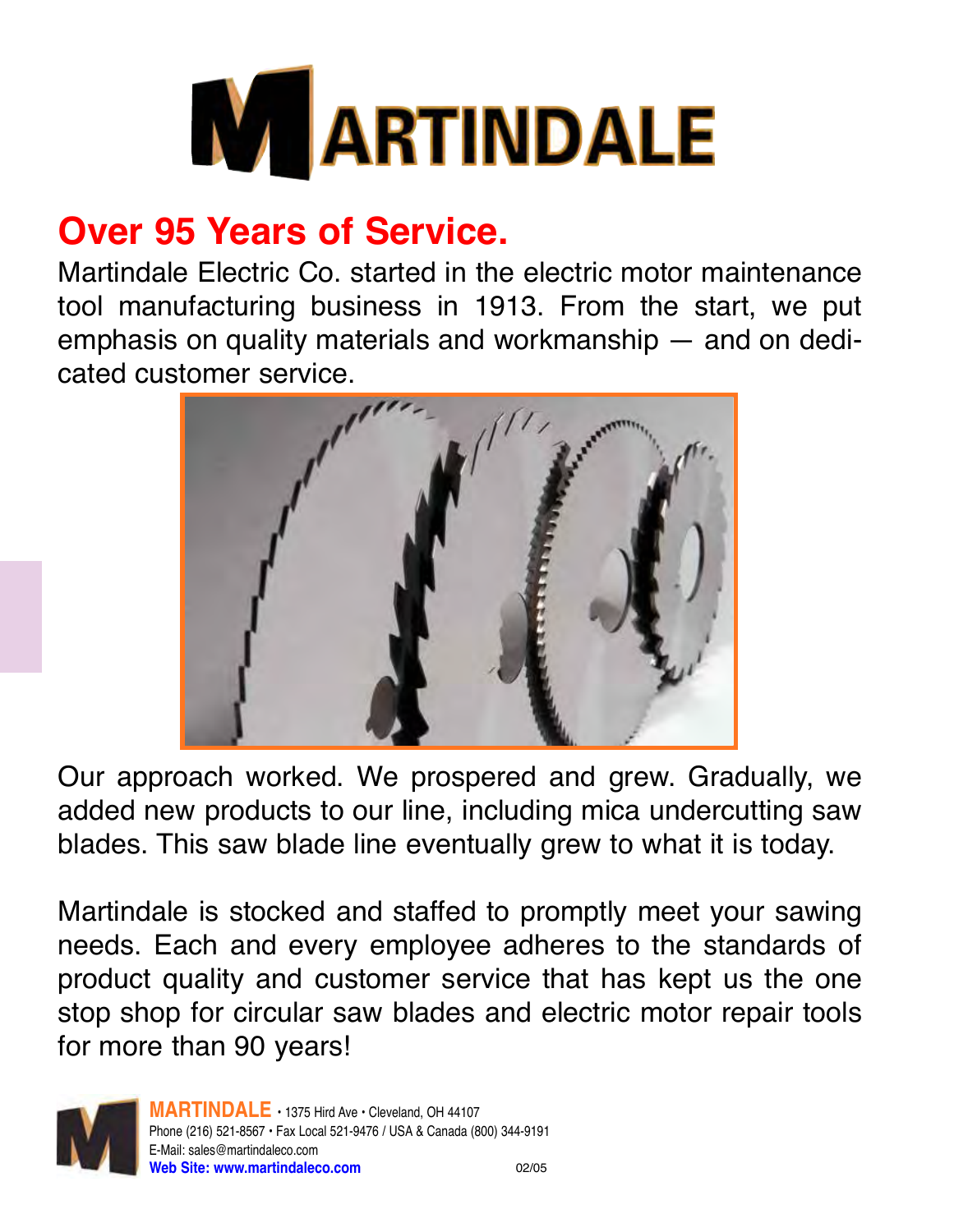# **CIRCULAR SAW BLADE CONTENTS**

|                                                                           | гаус но. |  |
|---------------------------------------------------------------------------|----------|--|
|                                                                           |          |  |
| • Copper Notching and Slitting Saws:                                      |          |  |
|                                                                           |          |  |
|                                                                           |          |  |
| • Cut-Off Saws:                                                           |          |  |
|                                                                           |          |  |
| • Helpful Hints for Saw Users (Metal-Working Saws)  13 - 14               |          |  |
| Helpful Hints for Saw Users (Mica Undercutting Saws & V-Cutters)  14 - 16 |          |  |
| · Jeweler's Saws:                                                         |          |  |
|                                                                           |          |  |
| · Joyal <sup>®</sup> Saws:                                                |          |  |
|                                                                           |          |  |
|                                                                           |          |  |
| • Mica Undercutting Saws & V-Cutters:                                     |          |  |
|                                                                           |          |  |
|                                                                           |          |  |
|                                                                           |          |  |
|                                                                           |          |  |
| Saws, Carbide, Solid:                                                     |          |  |
|                                                                           |          |  |
|                                                                           |          |  |
|                                                                           |          |  |
|                                                                           |          |  |
|                                                                           |          |  |
| • Saws, Cut-Off:                                                          |          |  |
|                                                                           |          |  |
| • Saws, High-Speed Steel:                                                 |          |  |
|                                                                           |          |  |
|                                                                           |          |  |
|                                                                           |          |  |
|                                                                           |          |  |
|                                                                           |          |  |
|                                                                           |          |  |
| · Saws, Jeweler's:                                                        |          |  |
|                                                                           |          |  |
| · Saws, Riser Slotting / Copper Slitting:                                 |          |  |
|                                                                           |          |  |
|                                                                           |          |  |
|                                                                           |          |  |
|                                                                           |          |  |
| • Undercutting Saws & V-Cutters, Mica:                                    |          |  |
|                                                                           |          |  |
|                                                                           |          |  |
|                                                                           |          |  |
| • Slitting / Slotting Saws:                                               |          |  |
|                                                                           |          |  |
|                                                                           |          |  |
|                                                                           |          |  |
|                                                                           |          |  |

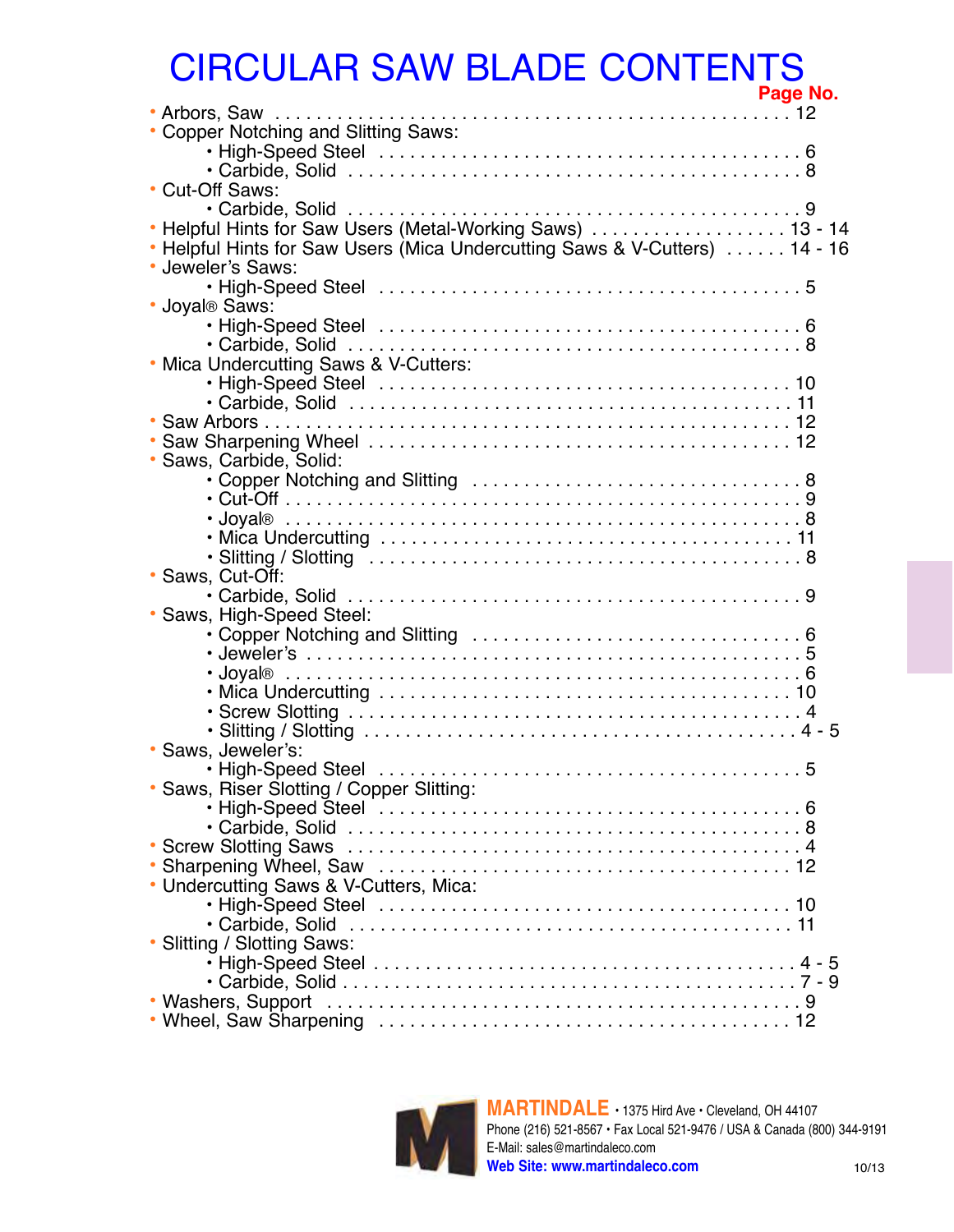### **TYPE SS SCREW SLOTTING SAWS**

#### **Ground Teeth**

**M-2 High Speed Steel** 

**Rake Angle** 

of Teeth: 0°

**Metric Sizes Available** 

**Hollow Ground For** 

**Side Clearance** 



#### NOTE:

Saws in schedule are stocked for immediate shipment. For thicknesses not shown, use next higher price in schedule (plus a slight grinding charge for smaller quantities).

Other diameters from 1/4" to 6" are also available, as well as other hole sizes, numbers of teeth, rake angles and bevels.

Cutting Stainless Steel requires more side clearance - specify "for stainless" when ordering.

Specify number of teeth when ordering.

Tolerances: O.D. ±005; Thickness ±001; I.D. +001 -000 Closer tolerances available at additional cost.

|                        |                 | <b>STOCK SAWS</b> |             |                                  |                                  |                                  |                                  |                                  |                                  |                                  |  |
|------------------------|-----------------|-------------------|-------------|----------------------------------|----------------------------------|----------------------------------|----------------------------------|----------------------------------|----------------------------------|----------------------------------|--|
|                        |                 | <b>Thickness</b>  | O.D.        | $1 - 3/4"$                       | $2 - 1/4"$                       | $2 - 3/4"$                       | 3"                               | 4"                               | 5"                               | 6"                               |  |
|                        | <b>B&amp;S</b>  |                   | <b>Hole</b> | 5/8"                             | 5/8"                             | 1"                               | $\overline{1}$                   | $\overline{1}$                   | $\overline{1}$                   | $\overline{1}$                   |  |
| <b>RESHARPENING</b>    | Gage No.<br>and |                   | No. of      |                                  |                                  | 36, 44                           | 36, 44                           | 60, 72                           | 60, 72                           | 72, 90                           |  |
| <b>SERVICE</b>         | Fraction        | Decimal           | Teeth       | 64, 90                           | 60                               | 56, 72                           | 56, 72                           | 90                               | 90, 110                          | 120                              |  |
|                        | 3/16"           | .187"             |             |                                  |                                  | <b>OSSC187</b>                   | OSSD <sub>187</sub>              | <b>OSSE187</b>                   | <b>OSSF187</b>                   | <b>OSSG187</b>                   |  |
| Complete resharpen-    | 5               | .182"             |             |                                  |                                  | <b>OSSC182</b>                   | <b>OSSD182</b>                   | <b>OSSE182</b>                   | <b>OSSF182</b>                   | <b>OSSG182</b>                   |  |
| ing service is avail-  | 11/64"          | .172"             |             |                                  |                                  | <b>OSSC172</b>                   | <b>OSSD172</b>                   | <b>OSSE172</b>                   | <b>OSSF172</b>                   | <b>OSSG172</b>                   |  |
| able.                  | 6               | .162"             |             |                                  |                                  | <b>OSSC162</b>                   | OSSD <sub>162</sub>              | <b>OSSE162</b>                   | OSSF162                          | OSSG <sub>162</sub>              |  |
| Prices on application. | 5/32"           | .156"             |             |                                  |                                  | <b>OSSC156</b>                   | <b>OSSD156</b>                   | <b>OSSE156</b>                   | <b>OSSF156</b>                   | <b>OSSG156</b>                   |  |
|                        | 7               | .144"             |             |                                  |                                  | <b>OSSC144</b>                   | <b>OSSD144</b>                   | <b>OSSE144</b>                   | OSSF144                          | <b>OSSG144</b>                   |  |
|                        | 9/64"           | .141"             |             |                                  |                                  | <b>OSSC141</b>                   | <b>OSSD141</b>                   | <b>OSSE141</b>                   | OSSF141                          | <b>OSSG141</b>                   |  |
|                        | 8               | .128"             |             |                                  |                                  | <b>OSSC128</b>                   | OSSD128                          | <b>OSSE128</b>                   | OSSF128                          | <b>OSSG128</b>                   |  |
|                        | 1/8"            | .125"             |             |                                  | <b>OSSB125</b>                   | <b>OSSC125</b>                   | <b>OSSD125</b>                   | <b>OSSE125</b>                   | <b>OSSF125</b>                   | <b>OSSG125</b>                   |  |
| <b>COATING</b>         | 9               | .114"             |             |                                  | <b>OSSB114</b>                   | <b>OSSC114</b>                   | OSSD114                          | <b>OSSE114</b>                   | <b>OSSF114</b>                   | <b>OSSG114</b>                   |  |
| <b>SERVICE</b>         | 7/64"           | .109"             |             |                                  | <b>OSSB109</b>                   | <b>OSSC109</b>                   | <b>OSSD109</b>                   | <b>OSSE109</b>                   | <b>OSSF109</b>                   | <b>OSSG109</b>                   |  |
| TiN, TiCN and other    | 10              | .102"             |             |                                  | <b>OSSB102</b>                   | <b>OSSC102</b>                   | <b>OSSD102</b>                   | <b>OSSE102</b>                   | <b>OSSF102</b>                   | <b>OSSG102</b>                   |  |
|                        | 3/32"           | .094"             |             |                                  | <b>OSSB094</b>                   | <b>OSSC094</b>                   | OSSD094                          | <b>OSSE094</b>                   | OSSF094                          | <b>OSSG094</b>                   |  |
| surface coatings are   | 11              | .091"             |             |                                  | <b>OSSB091</b>                   | <b>OSSC091</b>                   | <b>OSSD091</b>                   | <b>OSSE091</b>                   | <b>OSSF091</b>                   | <b>OSSG091</b>                   |  |
| available.             | 12              | .081"             |             |                                  | <b>OSSB081</b>                   | <b>OSSC081</b>                   | <b>OSSD081</b>                   | <b>OSSE081</b>                   | <b>OSSF081</b>                   | <b>OSSG081</b>                   |  |
| Prices on application. | 5/64"           | .078"             |             |                                  | <b>OSSB078</b>                   | <b>OSSC078</b>                   | <b>OSSD078</b>                   | <b>OSSE078</b>                   | OSSF078                          | <b>OSSG078</b>                   |  |
|                        | 13              | .072"             |             | <b>OSSA072</b>                   | <b>OSSB072</b>                   | <b>OSSC072</b>                   | <b>OSSD072</b>                   | <b>OSSE072</b>                   | <b>OSSF072</b>                   | <b>OSSG072</b>                   |  |
|                        | 14              | .064"             |             | <b>OSSA064</b>                   | <b>OSSB064</b>                   | <b>OSSC064</b>                   | OSSD <sub>064</sub>              | <b>OSSE064</b>                   | OSSF064                          | <b>OSSG064</b>                   |  |
|                        | 1/16"           | .062"             |             | <b>OSSA062</b>                   | <b>OSSB062</b>                   | <b>OSSC062</b>                   | <b>OSSD062</b>                   | <b>OSSE062</b>                   | <b>OSSF062</b>                   | <b>OSSG062</b>                   |  |
| <b>SAWS</b>            | 15              | .057"             |             | <b>OSSA057</b>                   | <b>OSSB057</b>                   | <b>OSSC057</b>                   | <b>OSSD057</b>                   | <b>OSSE057</b>                   | <b>OSSF057</b>                   | <b>OSSG057</b>                   |  |
| <b>AVAILABLE</b>       | 16              | .051"<br>.047"    |             | <b>OSSA051</b>                   | <b>OSSB051</b><br><b>OSSB047</b> | <b>OSSC051</b><br><b>OSSC047</b> | <b>OSSD051</b><br><b>OSSD047</b> | <b>OSSE051</b><br><b>OSSE047</b> | <b>OSSF051</b><br><b>OSSF047</b> | <b>OSSG051</b><br><b>OSSG047</b> |  |
|                        | 3/64"<br>17     | .045"             |             | <b>OSSA047</b><br><b>OSSA045</b> | <b>OSSB045</b>                   | <b>OSSC045</b>                   | <b>OSSD045</b>                   | <b>OSSE045</b>                   | OSSF045                          | <b>OSSG045</b>                   |  |
| IN                     | 18              | .040"             |             | <b>OSSA040</b>                   | <b>OSSB040</b>                   | <b>OSSC040</b>                   | <b>OSSD040</b>                   | <b>OSSE040</b>                   | <b>OSSF040</b>                   | <b>OSSG040</b>                   |  |
| $M-42$                 | 19              | .036"             |             | <b>OSSA036</b>                   | <b>OSSB036</b>                   | <b>OSSC036</b>                   | <b>OSSD036</b>                   | <b>OSSE036</b>                   |                                  |                                  |  |
| <b>MATERIAL,</b>       | 20              | .032"             |             | <b>OSSA032</b>                   | <b>OSSB032</b>                   | <b>OSSC032</b>                   | <b>OSSD032</b>                   | <b>OSSE032</b>                   |                                  |                                  |  |
|                        | 1/32"           | .031"             |             | <b>OSSA031</b>                   | <b>OSSB031</b>                   | <b>OSSC031</b>                   | <b>OSSD031</b>                   | <b>OSSE031</b>                   |                                  |                                  |  |
| <b>UPON</b>            | 21              | .028"             |             | <b>OSSA028</b>                   | <b>OSSB028</b>                   | <b>OSSC028</b>                   | <b>OSSD028</b>                   | <b>OSSE028</b>                   |                                  |                                  |  |
| <b>REQUEST</b>         | 22              | .025"             |             | <b>OSSA025</b>                   | <b>OSSB025</b>                   | <b>OSSC025</b>                   | <b>OSSD025</b>                   | <b>OSSE025</b>                   |                                  |                                  |  |
|                        | 23              | .023"             |             | <b>OSSA023</b>                   | <b>OSSB023</b>                   | <b>OSSC023</b>                   | <b>OSSD023</b>                   | <b>OSSE023</b>                   |                                  |                                  |  |
|                        | 24              | .020"             |             | <b>OSSA020</b>                   | <b>OSSB020</b>                   | <b>OSSC020</b>                   | <b>OSSD020</b>                   | <b>OSSE020</b>                   |                                  |                                  |  |

#### (ADD NO. OF TEETH TO CATALOG NUMBER WHEN ORDERING)

[3/4" hole available at no extra cost on 2-3/4" O.D. x 72-teeth. (Available at extra cost on all others.)



MARTINDALE · 1375 Hird Ave · Cleveland, OH 44107 Phone (216) 521-8567 · Fax Local 521-9476 / USA & Canada (800) 344-9191 E-Mail: sales@martindaleco.com Web Site: www.martindaleco.com  $02/05$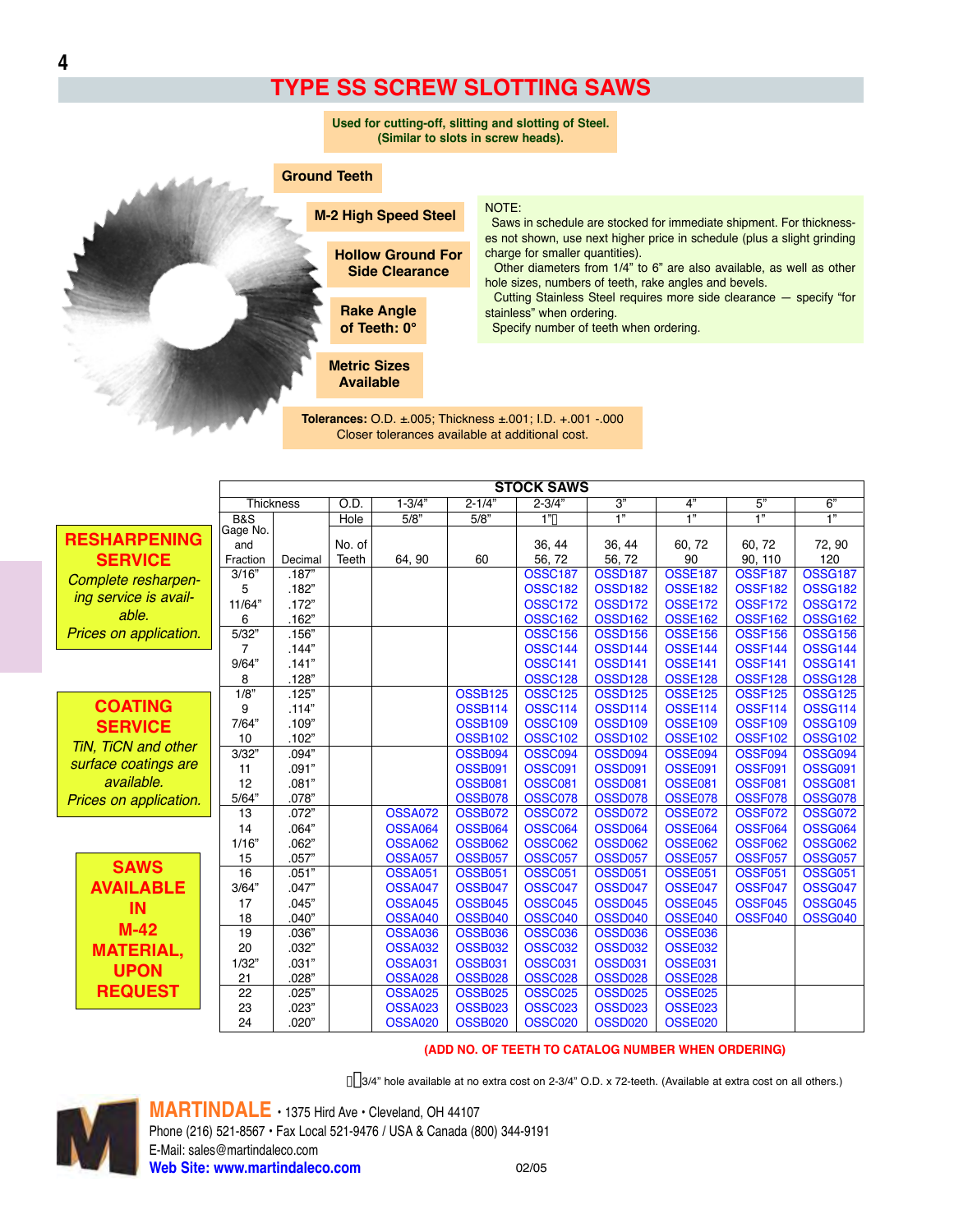### **TYPE MSL - METAL SLITTING SAWS**

Used for deep-slotting of Steel and Cast Iron - also cast Brass and Aluminum and similar hard non-ferrous metals. Has a stronger tooth and gives a better finish with less bur.

|                                                                                 | <b>Ground Teeth</b> |                                                   |                             |        | NOTE:                                                                                                                                                                                                                                         |                                                   | Saws in schedule are stocked for immediate shipment. |                                                                   |                               |  |  |
|---------------------------------------------------------------------------------|---------------------|---------------------------------------------------|-----------------------------|--------|-----------------------------------------------------------------------------------------------------------------------------------------------------------------------------------------------------------------------------------------------|---------------------------------------------------|------------------------------------------------------|-------------------------------------------------------------------|-------------------------------|--|--|
|                                                                                 |                     |                                                   | <b>M-2 High Speed Steel</b> |        |                                                                                                                                                                                                                                               |                                                   |                                                      | Intermediate thicknesses, use next higher price in schedule (plus |                               |  |  |
|                                                                                 |                     | <b>Hollow Ground For</b><br><b>Side Clearance</b> |                             |        | a slight grinding charge for smaller quantities).<br>We'll gladly quote on other sizes, rake angles, tooth styles, hole<br>sizes - just send us your print or sample saw.<br>Teeth can be alternately beveled if chips tend to stick in slot. |                                                   |                                                      |                                                                   |                               |  |  |
|                                                                                 |                     | <b>Ground Land</b>                                |                             |        |                                                                                                                                                                                                                                               |                                                   |                                                      |                                                                   |                               |  |  |
|                                                                                 |                     |                                                   | Thickness                   | O.D.   | $2 - 1/2"$                                                                                                                                                                                                                                    | 3"                                                | 4"                                                   | 5"                                                                | 6"                            |  |  |
|                                                                                 |                     |                                                   |                             | Hole   | 7/8"                                                                                                                                                                                                                                          | $+$ "                                             | 4, 99                                                | $+$ "                                                             | 1"                            |  |  |
|                                                                                 |                     |                                                   |                             | No. of |                                                                                                                                                                                                                                               |                                                   |                                                      |                                                                   |                               |  |  |
|                                                                                 |                     | Fraction                                          | Decimal                     | Teeth  | 28                                                                                                                                                                                                                                            | 30                                                | 36                                                   | 44                                                                | 50                            |  |  |
|                                                                                 |                     | 3/16"                                             | .1875"                      |        |                                                                                                                                                                                                                                               |                                                   |                                                      |                                                                   | OMSLE1875 OMSLF1875 OMSLG1875 |  |  |
|                                                                                 |                     | 5/32"                                             | .1562"                      |        |                                                                                                                                                                                                                                               |                                                   | OMSLD1562 OMSLE1562 OMSLF1562 OMSLG1562              |                                                                   |                               |  |  |
|                                                                                 |                     | 1/8"                                              | .1250"                      |        |                                                                                                                                                                                                                                               | OMSLH1250 OMSLD1250 OMSLE1250 OMSLF1250 OMSLG1250 |                                                      |                                                                   |                               |  |  |
|                                                                                 | <b>Metric Sizes</b> | 3/32"                                             | .0937"                      |        |                                                                                                                                                                                                                                               | OMSLH0937 OMSLD0937 OMSLE0937 OMSLF0937 OMSLG0937 |                                                      |                                                                   |                               |  |  |
|                                                                                 | <b>Available</b>    | 1/16"                                             | .0625"                      |        |                                                                                                                                                                                                                                               | OMSLH0625 OMSLD0625 OMSLE0625 OMSLF0625 OMSLG0625 |                                                      |                                                                   |                               |  |  |
| Rake Angle of Teeth: 0°                                                         |                     | 3/64"                                             | .0468"                      |        |                                                                                                                                                                                                                                               | OMSLH0468 OMSLD0468 OMSLE0468 OMSLF0468 OMSLG0468 |                                                      |                                                                   |                               |  |  |
|                                                                                 |                     | 1/32"                                             | .0312"                      |        |                                                                                                                                                                                                                                               | OMSLH0312 OMSLD0312 OMSLE0312                     |                                                      |                                                                   |                               |  |  |
| $T$ olerances: $\bigcap_{n=1}^{\infty}$ + 005; Thickness + 0005; LD + 001 - 000 |                     |                                                   |                             |        |                                                                                                                                                                                                                                               |                                                   |                                                      |                                                                   |                               |  |  |

**Tolerances:** O.D. ± 005: Thickness ± 0005: T.D. + 001 - 000 Closer tolerances available at additional cost.

### **RESHARPENING SERVICE Complete resharpening**

service is available. Prices on application.

### **COATING SERVICE**

**TiN.** TiCN and other surface coatings are available. Prices on application.

## **HIGH-SPEED STEEL JEWELERS SLOTTING SAWS**

|                                                                                                                                                                    |  | <b>Hollow Ground</b> |                     |          |                  |        |               |                   |               |                                                    |               |
|--------------------------------------------------------------------------------------------------------------------------------------------------------------------|--|----------------------|---------------------|----------|------------------|--------|---------------|-------------------|---------------|----------------------------------------------------|---------------|
|                                                                                                                                                                    |  | <b>For Side</b>      |                     |          |                  |        |               | <b>STOCK SAWS</b> |               |                                                    |               |
| <b>Ground Teeth</b>                                                                                                                                                |  | <b>Clearance</b>     |                     |          | <b>Thickness</b> | O.D.   | $1 - 3/4"$    | 2"                | $2 - 1/2"$    | 3"                                                 | 4"            |
|                                                                                                                                                                    |  |                      | <b>B&amp;S</b>      |          |                  | Hole   | 1/2"          | 1/2"              | 1/2"          | $\star$ 1/2", 1"                                   | $*1/2$ ", 1"  |
|                                                                                                                                                                    |  |                      |                     | Gage No. |                  |        |               |                   |               |                                                    |               |
|                                                                                                                                                                    |  | M-2 High             |                     | and      |                  | No. of |               |                   |               |                                                    |               |
|                                                                                                                                                                    |  | <b>Speed Steel</b>   |                     | Fraction | Decimal          | Teeth  | 132, 160      | 110, 152          | 140, 190      | 170, 224                                           | 224, 300      |
|                                                                                                                                                                    |  |                      |                     | 15       | .057"            |        | <b>OJA057</b> | <b>OJJ057</b>     | <b>OJH057</b> | <b>OJD057</b>                                      | <b>OJE057</b> |
| <b>Rake Angle</b>                                                                                                                                                  |  |                      |                     | 16       | .051"            |        | <b>OJA051</b> | <b>OJJ051</b>     | <b>OJH051</b> | <b>OJD051</b>                                      | <b>OJE051</b> |
|                                                                                                                                                                    |  |                      |                     | 3/64"    | .047"            |        | <b>OJA047</b> | <b>OJJ047</b>     | <b>OJH047</b> | <b>OJD047</b>                                      | <b>OJE047</b> |
|                                                                                                                                                                    |  |                      |                     | 17       | .045"            |        | <b>OJA045</b> | <b>OJJ045</b>     | <b>OJH045</b> | <b>OJD045</b>                                      | <b>OJE045</b> |
|                                                                                                                                                                    |  |                      |                     | 18       | .040"            |        | <b>OJA040</b> | <b>OJJ040</b>     | <b>OJH040</b> | <b>OJD040</b>                                      | <b>OJE040</b> |
|                                                                                                                                                                    |  |                      | of Teeth: $0^\circ$ | 19       | .036"            |        | <b>OJA036</b> | <b>OJJ036</b>     | <b>OJH036</b> | <b>OJD036</b>                                      | <b>OJE036</b> |
|                                                                                                                                                                    |  |                      |                     | 20       | .032"            |        | <b>OJA032</b> | <b>OJJ032</b>     | <b>OJH032</b> | <b>OJD032</b>                                      | <b>OJE032</b> |
|                                                                                                                                                                    |  |                      |                     | 21       | .028"            |        | <b>OJA028</b> | <b>OJJ028</b>     | <b>OJH028</b> | <b>OJD028</b>                                      | <b>OJE028</b> |
|                                                                                                                                                                    |  | <b>Metric Sizes</b>  |                     | 22       | .025"            |        | <b>OJA025</b> | <b>OJJ025</b>     | <b>OJH025</b> | <b>OJD025</b>                                      | <b>OJE025</b> |
|                                                                                                                                                                    |  | <b>Available</b>     |                     | 23       | .023"            |        | <b>OJA023</b> | <b>OJJ023</b>     | <b>OJH023</b> | <b>OJD023</b>                                      | <b>OJE023</b> |
|                                                                                                                                                                    |  |                      |                     | 24       | .020"            |        | <b>OJA020</b> | <b>OJJ020</b>     | <b>OJH020</b> | <b>OJD020</b>                                      | <b>OJE020</b> |
|                                                                                                                                                                    |  |                      |                     | 25       | .018"            |        | <b>OJA018</b> | <b>OJJ018</b>     | <b>OJH018</b> | <b>OJD018</b>                                      | <b>OJE018</b> |
| <b>Tolerances:</b> $O.D. \pm .005$ ; Thickness                                                                                                                     |  |                      |                     | 26       | .016"            |        | <b>OJA016</b> | <b>OJJ016</b>     | <b>OJH016</b> | <b>OJD016</b>                                      | <b>OJE016</b> |
|                                                                                                                                                                    |  |                      |                     | 27       | .014"            |        | <b>OJA014</b> | <b>OJJ014</b>     | <b>OJH014</b> | <b>OJD014</b>                                      | <b>OJE014</b> |
| $\pm 001$ ; I.D. $\pm 001 - 000$<br>Closer tolerances available<br>at additional cost.<br>(Keyways provided on 1/2" & 1" I.D.<br>saws, of .020" thickness and up.) |  |                      |                     | 28       | .012"            |        | <b>OJA012</b> | OJJ012            | <b>OJH012</b> | <b>OJD012</b>                                      | <b>OJE012</b> |
|                                                                                                                                                                    |  |                      |                     | 30       | .010"            |        | <b>OJA010</b> | <b>OJJ010</b>     | <b>OJH010</b> | <b>OJD010</b>                                      | <b>OJE010</b> |
|                                                                                                                                                                    |  |                      |                     | 32       | .008"            |        | <b>OJA008</b> | <b>OJJ008</b>     | <b>OJH008</b> |                                                    |               |
|                                                                                                                                                                    |  |                      |                     |          |                  |        |               |                   |               | (ADD NO. OF TEETH TO CATALOG NUMBER WHEN ORDERING) |               |

\* (3" & 4" O.D.'s WITH 1/2" HOLES, ADD "H" AFTER THE PART NO.)



MARTINDALE . 1375 Hird Ave . Cleveland, OH 44107 Phone (216) 521-8567 · Fax Local 521-9476 / USA & Canada (800) 344-9191 E-Mail: sales@martindaleco.com Web Site: www.martindaleco.com 03/09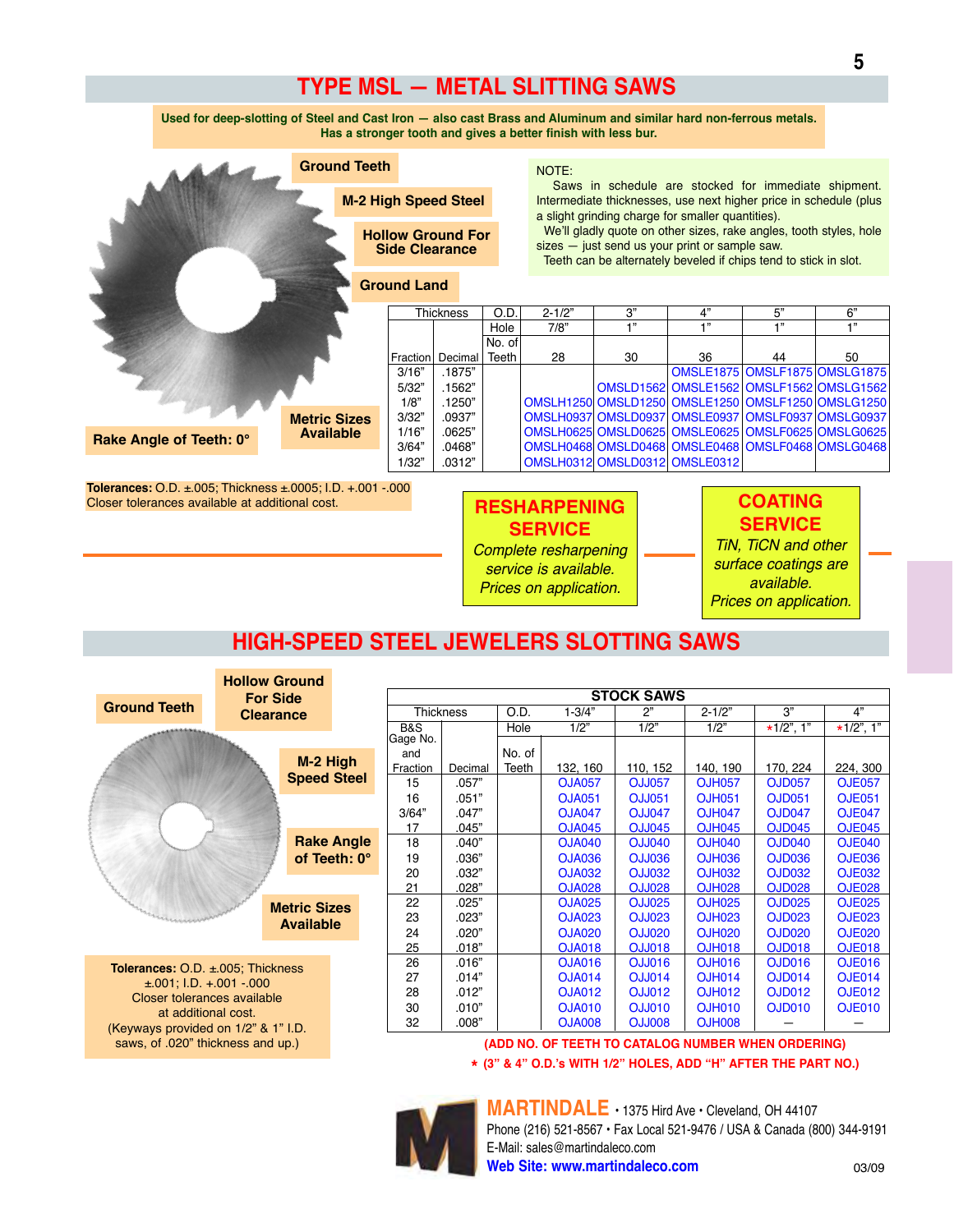## **HIGH SPEED STEEL - TYPE SMF COPPER SLITTING / RISER SLOTTING SAWS**

**Used for cutting rolled Aluminum and Copper — materials that produce long, stringy chips.**



## **HIGH SPEED STEEL PRECISION RISER SLOTTING / COPPER SLITTING SAWS / (JOYAL®)**

*service is available. Prices on application.*

**Used for slotting copper commutator risers and other materials that produce long, stringy chips.**

**Catalog Number**

The two styles of saws shown below are for Commutator Riser Slotting. These saws are precision ground on all surfaces; dimensions are shown under the actual size illustrations at right. Formed teeth are on center, with a 15 $^{\circ}$  back-off and 45 $^{\circ}$ alternate bevel which is 1/3 the width of the tooth. Saws are hollow-ground to provide clearance between the periphery and the hole.

|                                                                           | <b>Caldiug Null IDEI</b> |
|---------------------------------------------------------------------------|--------------------------|
| W-75-20FAB, 7/8" x 5/16", 20 Teeth OW7520___ __ (*Specify Thickness)      |                          |
| W-105-30FAB, 1-1/4" x 5/16", 30 Teeth  OW10530__ _ _ (*Specify Thickness) |                          |

\*Saws are stocked in thicknesses from .010" through .069" in .001" increments.

**Specify Thicknesses when ordering. M-2 High Speed Steel.**



*available. Prices on application.*

Thickness tolerances are +.0000" -.0002".

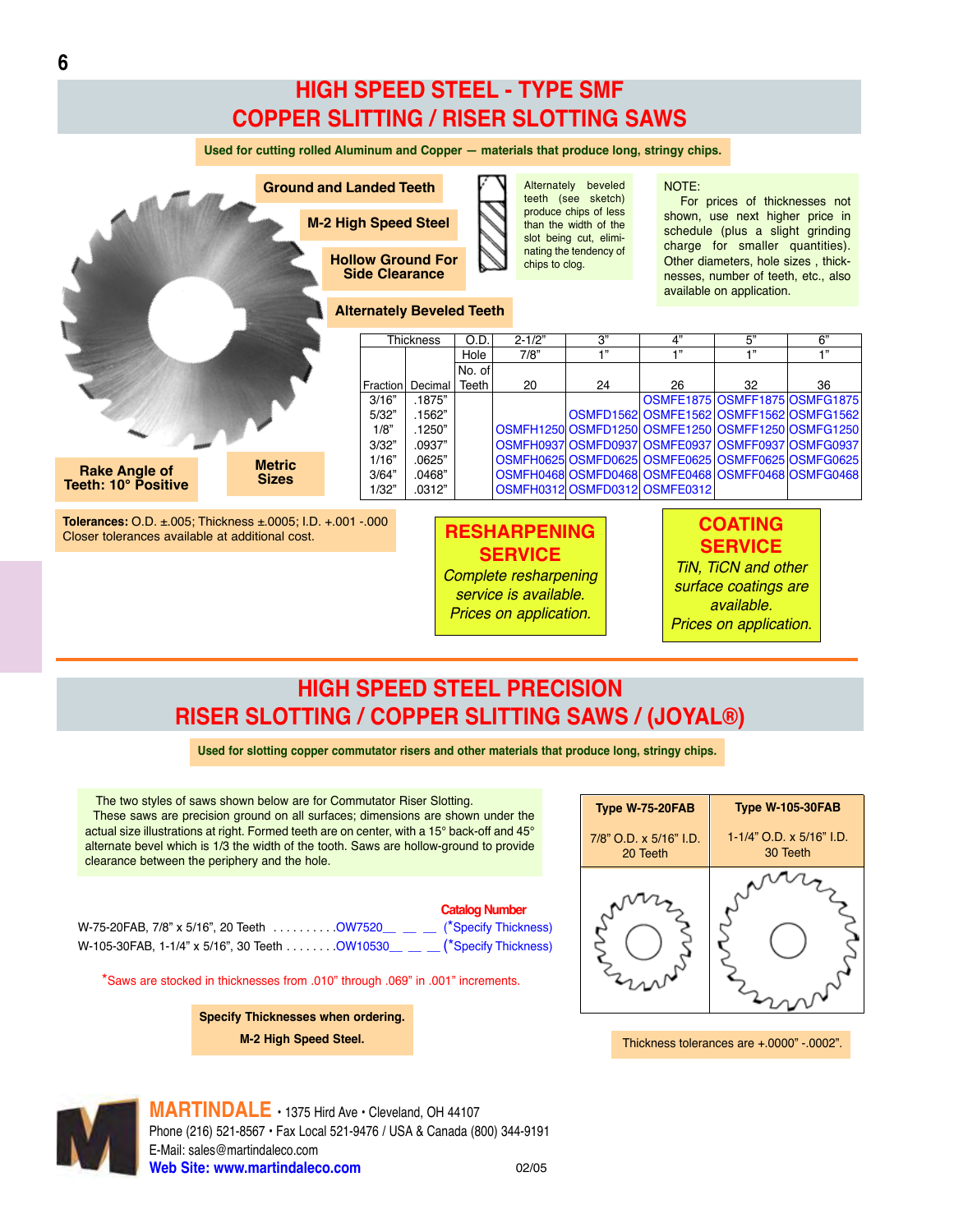### **CARBIDE METAL-WORKING SAWS**



Carbide metal-working saw blades have steadily gained in popularity for many applications. Carbide, harder and more wear resistant than High-Speed Steel, provides longer tool life and decreased cycle times. Slotting, Slitting, Cut-Off and many other uses benefit from the use of solid carbide saw blades. A rigid set up with proper speed and feed, using correct coolant and tooth geometry for the application, will ensure optimum performance of your solid carbide saws. Contact our sales department to discuss the correct circular saw blade for your specific application.

**SPECIALS:** An almost endless number of variations from the tooth types and specifications shown below can be furnished to suit your exact needs and at comparable prices. Let us know your particular Carbide Metal-Working Saw Blade requirements so we can quote price and delivery.

Specify thickness and number of teeth when ordering.

Tolerances: O.D. ±.005; Thickness ±.0005; I.D. +.001 -.000 Closer tolerances available at additional cost.

|                  | O.D.        | $1 - 1/2"$     | $1 - 3/4"$       | $1 - 3/4"$        | 2"               | 2"                 | $2 - 1/4"$       | $2 - 1/4"$        | $2 - 1/2"$       | $2 - 3/4"$       | 3"               | $\overline{4}$   | 5"                       | 6"               |                     |
|------------------|-------------|----------------|------------------|-------------------|------------------|--------------------|------------------|-------------------|------------------|------------------|------------------|------------------|--------------------------|------------------|---------------------|
|                  | <b>HOLE</b> | 1/2"           | 1/2"             | 7/8"              | 1/2"             | 1"                 | 5/8"             | 1"                | 1"               | 1"               | 1"               | 1"               | 1"                       | 1"               | <b>Teeth show</b>   |
| <b>Thickness</b> | No. of      |                |                  |                   |                  |                    |                  |                   |                  |                  |                  |                  |                          |                  | for general u       |
| Range            | Teeth       | 36             | 38               | 38                | 40               | 40                 | 44               | 44                | 48               | 60               | 72               | 80               | 100                      | 120              | A wide range        |
| $.010" - .019"$  |             | X11            | X1A              | X <sub>1</sub> AA | X1J              | X <sub>1</sub> JJ  | X1B              | X <sub>1</sub> BB | X1H              | X1C              | X1D              | -                | –                        | -                | teeth availat       |
| .020" - .030"    |             | X2I            | X <sub>2</sub> A | X <sub>2</sub> AA | X <sub>2</sub> J | X <sub>2</sub> JJ  | X2B              | X <sub>2</sub> BB | X2H              | X2C              | X <sub>2</sub> D | X2E              | $\overline{\phantom{0}}$ | -                |                     |
| .031" - .050"    |             | X3I            | X <sub>3</sub> A | X3AA              | X3J              | X3JJ               | X3B              | X3BB              | X <sub>3</sub> H | X3C              | X <sub>3</sub> D | X3E              | X <sub>3</sub> F         | X <sub>3</sub> G |                     |
| .051" - .070"    |             | X41            | X4A              | X4AA              | X <sub>4</sub> J | X4JJ               | X4B              | X4BB              | X <sub>4</sub> H | X <sub>4</sub> C | X <sub>4</sub> D | X <sub>4</sub> E | X <sub>4</sub> F         | X4G              | Keyways a           |
| .071" - .090"    |             | X5I            | X <sub>5</sub> A | X5AA              | X <sub>5</sub> J | X5JJ               | X5B              | X <sub>5</sub> BB | X <sub>5</sub> H | X <sub>5</sub> C | X <sub>5</sub> D | X <sub>5</sub> E | X <sub>5</sub> F         | X <sub>5</sub> G | optional a          |
| .091" - .110"    |             | X <sub>6</sub> | X <sub>6</sub> A | X6AA              | X <sub>6</sub> J | X6JJ               | X6B              | X6BB              | X <sub>6</sub> H | X <sub>6</sub> C | X <sub>6</sub> D | X <sub>6</sub> E | X <sub>6</sub> F         | X <sub>6</sub> G | extra cost          |
| $.111" - .130"$  |             | X7I            | X7A              | X7AA              | X7J              | X7JJ               | X <sub>7</sub> B | X7BB              | X7H              | X <sub>7</sub> C | X <sub>7</sub> D | X7E              | X7F                      | X7G              |                     |
| .131" - .150"    |             | X8I            | X8A              | X8AA              | X <sub>8</sub> J | X8JJ               | X8B              | X8BB              | X <sub>8</sub> H | X <sub>8</sub> C | X <sub>8</sub> D | X <sub>8</sub> E | X8F                      | X8G              |                     |
| .151" - .170"    |             | X91            | X9A              | X9AA              | X <sub>9</sub> J | X9JJ               | X <sub>9</sub> B | X9BB              | X <sub>9</sub> H | X <sub>9</sub> C | X <sub>9</sub> D | X <sub>9</sub> E | X <sub>9</sub> F         | X9G              | <b>Speed should</b> |
| .171" - .190"    |             | <b>X101</b>    | <b>X10A</b>      | <b>X10AA X10J</b> |                  | X <sub>10</sub> JJ | X10B             | X10BB             | X10H             | <b>X10C</b>      | <b>X10D</b>      | <b>X10E</b>      | X10F                     | <b>X10G</b>      | approximately       |
| .191" - .210"    |             | X111           | X11A             | <b>X11AA X11J</b> |                  | X <sub>11</sub> JJ | X11B             | X11BB             | X11H             | <b>X11C</b>      | X11D             | X11E             | X11F                     | X11G             | greater than I      |
| .211" - .230"    |             | X12I           | <b>X12A</b>      | <b>X12AA X12J</b> |                  | <b>X12JJ</b>       | X12B             | X12BB             | X12H             | <b>X12C</b>      | <b>X12D</b>      | X12E             | X12F                     | <b>X12G</b>      |                     |
| .231" - .250"    |             | X13I           | X13A             | <b>X13AA X13J</b> |                  | X13JJ              | X13B             | X13BB             | X13H             | <b>X13C</b>      | X13D             | X13E             | X13F                     | <b>X13G</b>      |                     |

 $\overline{m}$ ise. e of ɔle.

> re it.

d be 50% HSS.

Specify thickness and number of teeth when ordering.

### **RESHARPENING SERVICE**

Complete resharpening service is available. Prices on application.

**COATING SERVICE** TiN, TiCN and other surface coatings are available. Prices on application.



MARTINDALE . 1375 Hird Ave . Cleveland, OH 44107 Phone (216) 521-8567 · Fax Local 521-9476 / USA & Canada (800) 344-9191 E-Mail: sales@martindaleco.com Web Site: www.martindaleco.com 10/08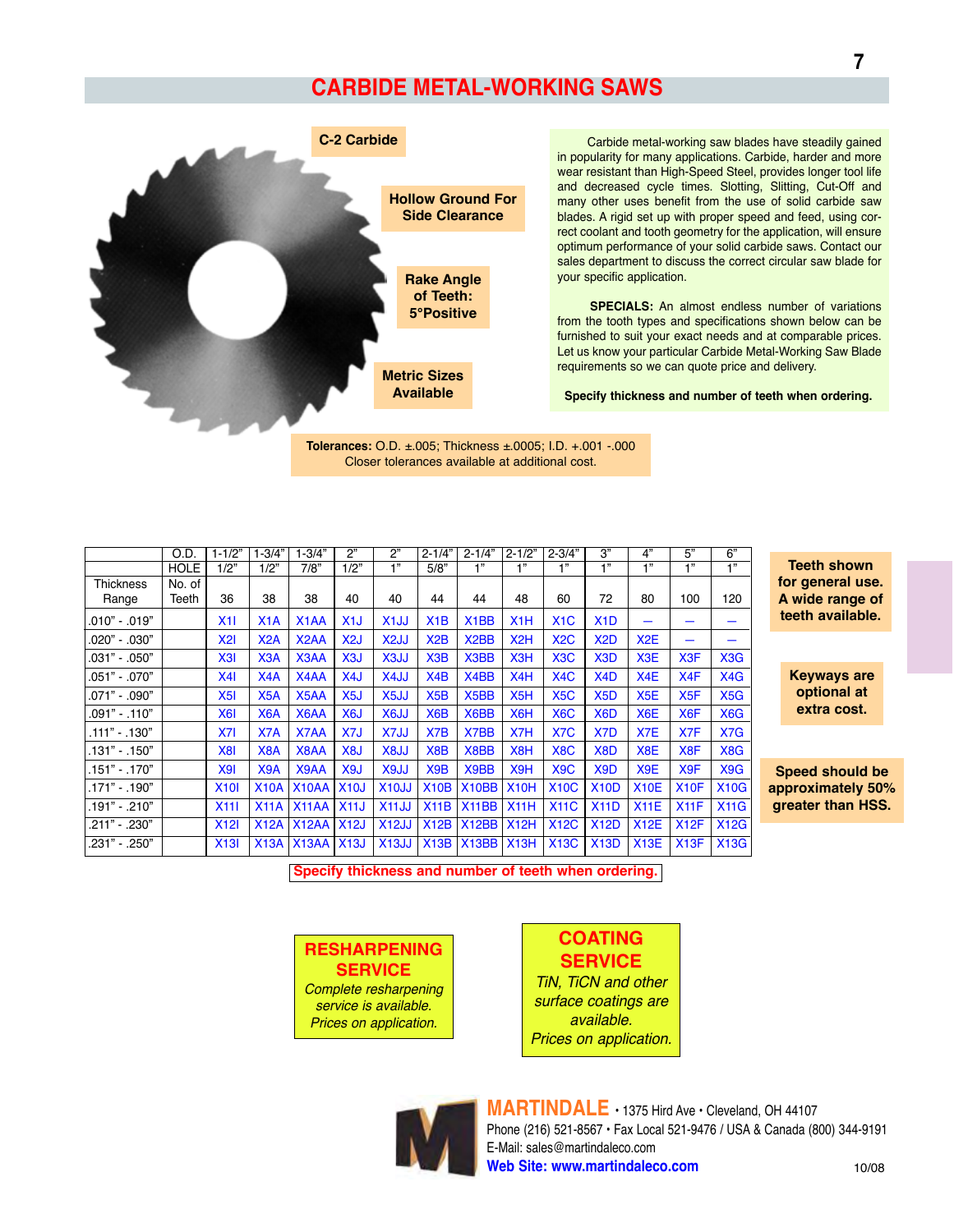## **SOLID CARBIDE - TYPE SMF COPPER SLITTING / RISER SLOTTING SAWS**

**Used for cutting rolled Aluminum and Copper — materials that produce long, stringy chips.**



### **SOLID CARBIDE PRECISION RISER SLOTTING / COPPER SLITTING SAWS / (JOYAL®)**

**Used for slotting copper commutator risers and other materials that produce long, stringy chips.**

The two styles of saws shown are for Commutator Riser Slotting. These saws are precision ground on all surfaces; dimensions are shown under the actual size illustrations at right. Formed teeth are on center, with a 15° back-off and 45° alternate bevel which is 1/3 the width of the tooth. Saws are hollow-ground to provide clearance between the periphery and the hole.

### **Catalog Number**

W-75-20FAB, 7/8" x 5/16", 18 Teeth . . . . . TUNSW7518\_\_\_ \_\_ \_\_ (<sup>\*</sup>Specify Thickness) W-105-30FAB, 1-1/4" x 5/16", 22 Teeth . . . TUNSW10522\_\_ \_\_ \_\_ (\*Specify Thickness)

\*Saws are stocked in thicknesses from .010" through .069" in .001" increments.

**Specify Thicknesses when ordering. C-2 Solid Carbide.**



Thickness tolerances are  $\pm$  .0005".

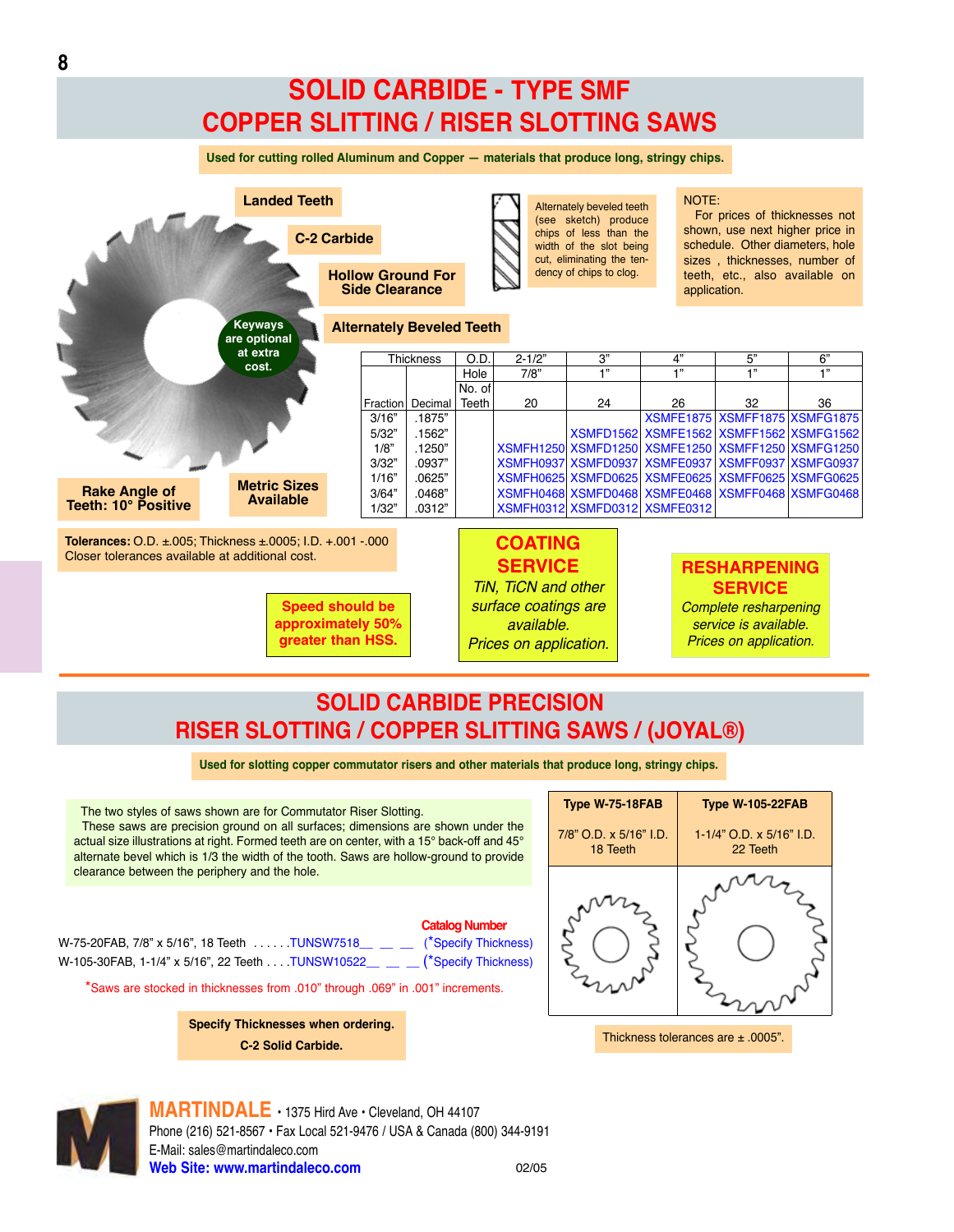### **CARBIDE CUT-OFF SAWS**





All saws, but especially those which are relatively thin, should be supported with as large as possible diameter flange support washers. These side support washers distribute the clamping force evenly, provide additional stability, and lessen the chance for deflection in thinner blades.

|      | Size             |     |                        |
|------|------------------|-----|------------------------|
| O.D. | <b>Thickness</b> | ID. | <b>Catalog Number</b>  |
| ጋ"   | 1/8"             | 1"  | OWASH <sub>218</sub> K |
| 3"   | 1/8"             | 1"  | OWASH318K              |
| 3"   | 3/16"            | 1"  | OWASH3316K             |

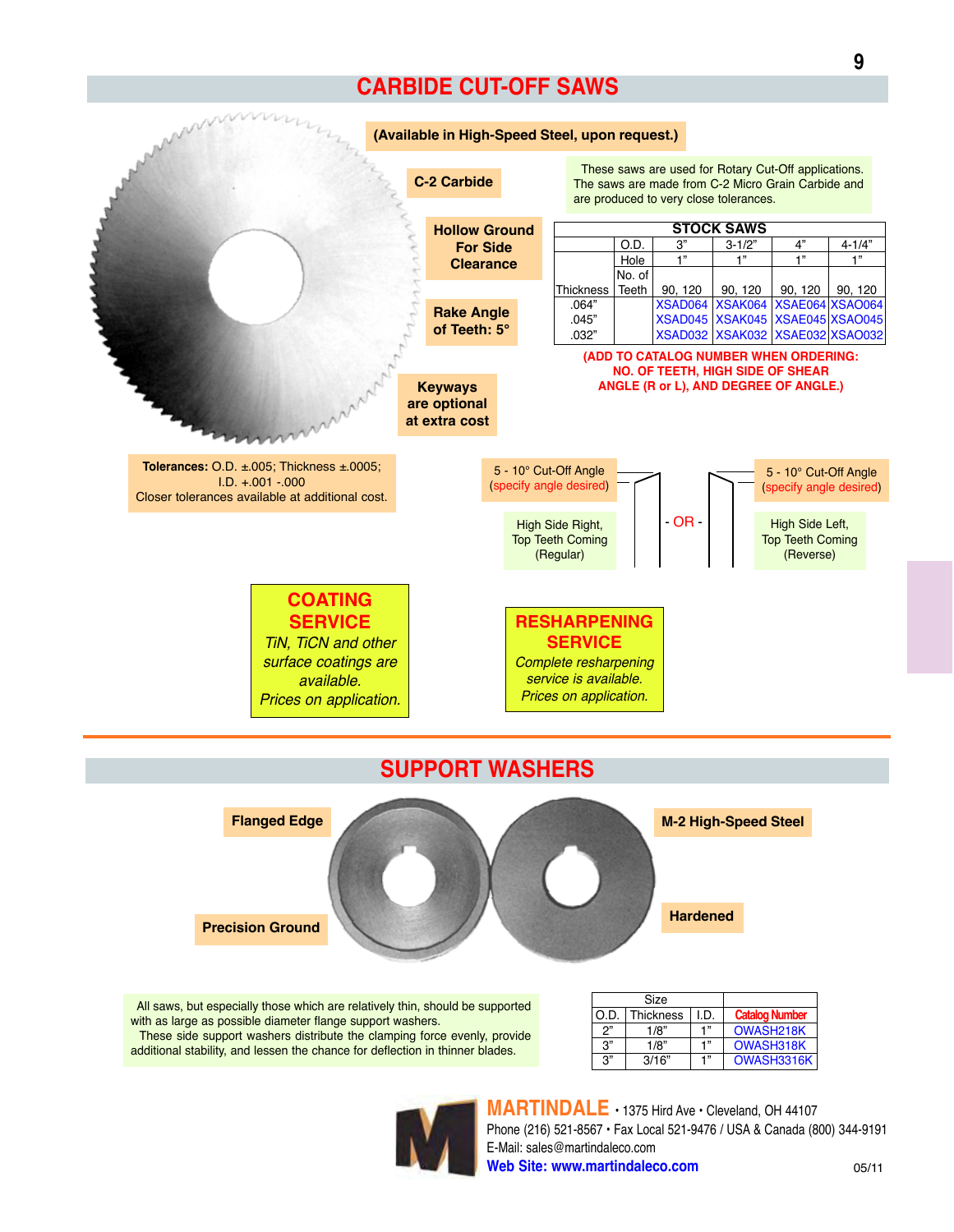

## **Martindale Undercutting Saws**

#### **GENERAL**

Martindale Undercutting Saws and V-Cutters are available in High-Speed Steel or Tungsten-Carbide. Both types are carefully designed as to tooth form, hollow grind, hardness, etc., and are manufactured to close tolerances in our own plant.

While used primarily for undercutting mica and slotting risers of commutators, Martindale Undercutting Saws and V-cutters are also used for cutting steel, aluminum, plastics, and other materials not requiring set teeth. Undercutting differs from ordinary machining in that, instead of shearing, it is a combination of crushing, grinding, and conveying. Mica is very abrasive and varies in hardness, making necessary the very best design and production controls in the manufacture of undercutting saws.

#### **HIGH-SPEED STEEL SAWS and V-CUTTERS**

These can be used on either portable or stationary equipment with spindle speeds of 1,500 to 5,000 r.p.m.

(See Martindale Mica Undercutters for 16 Undercutters.)

#### **SAWS ("U"-Slot)**

**Actual size illustrations at left; specifications below. Saws stocked in these thicknesses:**

|                                |  |  |                                           |  |  |  | .015" .023" .028" .035" .043" .053" .060" (Other thicknesses |  |  |  |
|--------------------------------|--|--|-------------------------------------------|--|--|--|--------------------------------------------------------------|--|--|--|
|                                |  |  | .018" .025" .030" .038" .045" .055" .018" |  |  |  | available at                                                 |  |  |  |
|                                |  |  | .020" .026" .032" .040" .050" .058" .020" |  |  |  | extra cost.)                                                 |  |  |  |
| Re cure to enecify thickneeses |  |  |                                           |  |  |  |                                                              |  |  |  |

#### **Be sure to specify thicknesses.**

| Type           |            |       | No.   | Catalog            |
|----------------|------------|-------|-------|--------------------|
| Number         | O.D.       | Hole  | Teeth | <b>Number</b>      |
| 10-HS          | 1/4"       | 1/8"  | 14    | <b>HSMS10</b>      |
| $9-HS$         | 9/32"      | 1/8"  | 14    | HSMS9              |
| $9 - 1/2 - HS$ | 5/16"      | 1/8"  | 16    | <b>HSMS9.5</b>     |
| 32-HS          | 3/8"       | 1/8"  | 18    | HSMS32             |
| $33-HS$        | 3/8"       | 3/16" | 18    | HSMS33             |
| 12-HS          | 7/16"      | 1/8"  | 18    | HSMS <sub>12</sub> |
| 42-HS          | 1/2"       | 1/8"  | 18    | HSMS42             |
| 16-HS          | 1/2"       | 3/16" | 18    | <b>HSMS16</b>      |
| $13-HS$        | 11/16"     | 3/16" | 28    | HSMS <sub>13</sub> |
| 14-HS          | 23/32"     | 5/16" | 32    | HSMS <sub>14</sub> |
| 64-HS          | 3/4"       | 1/4"  | 22    | HSMS64             |
| 65-HS          | 3/4"       | 5/16" | 22    | <b>HSMS65</b>      |
| 74-HS          | 7/8"       | 1/4"  | 24    | <b>HSMS74</b>      |
| 3-HS           | 7/8"       | 9/32" | 24    | HSMS3              |
| 75-HS          | 7/8"       | 5/16" | 24    | HSMS75             |
| 84-HS          | 1"         | 1/4"  | 28    | HSMS84             |
| 4-HS           | 1"         | 9/32" | 28    | HSMS4              |
| 85-HS          | 1"         | 5/16" | 28    | <b>HSMS85</b>      |
| 86-HS          | 1"         | 3/8"  | 28    | HSMS86             |
| 5-HS           | $1 - 1/8"$ | 9/32" | 28    | HSMS5              |
| 96-HS          | $1 - 1/8"$ | 3/8"  | 28    | HSMS96             |
| 97-KHS         | $1 - 1/8"$ | 7/16" | 28    | <b>HSMS97K</b>     |
| 6-HS           | $1 - 1/4"$ | 9/32" | 32    | HSMS6              |
| 105-KHS        | $1 - 1/4"$ | 5/16" | 32    | <b>HSMS105K</b>    |
| 106-HS         | $1 - 1/4"$ | 3/8"  | 32    | <b>HSMS106</b>     |
| 108-KHS        | $1 - 1/4"$ | 1/2"  | 32    | <b>HSMS108K</b>    |
| 116-HS         | $1 - 3/8"$ | 3/8"  | 36    | <b>HSMS116</b>     |
|                |            |       |       |                    |

#### **Metric Sizes** 25 mm. O.D. x 7mm. I.D.

Saws in stock, along with other metric sizes upon request.

#### **V-CUTTERS ("V"-Slot)**

**Actual size illustrations at left; specifications below. These cutters are all .045" thick and stocked with 40°, 50°, and 60° angles between**  $\bf{cutting\ edges.}\ \ 40^\circ\ V$ -cutters are for thin mica, 50 $^\circ$  for medium mica, 60 $^\circ$ for thick mica.

**Be sure to specify angle 40°, 50°, or 60°.**

| Type          |            |       | No.   | Catalog             |
|---------------|------------|-------|-------|---------------------|
| Number        | O.D.       | Hole  | Teeth | <b>Number</b>       |
| 42-VHS        | 1/2"       | 1/8"  | 12    | HSMSV42             |
| 17-VHS        | 1/2"       | 3/16" | 12    | HSMSV17             |
| 13-VHS        | 11/16"     | 3/16" | 14    | HSMSV <sub>13</sub> |
| 15-VHS        | 23/32"     | 5/16" | 14    | HSMSV <sub>15</sub> |
| 64-VHS        | 3/4"       | 1/4"  | 14    | HSMSV64             |
| 65-VHS        | 3/4"       | 5/16" | 14    | HSMSV65             |
| <b>74-VHS</b> | 7/8"       | 1/4"  | 18    | HSMSV74             |
| 3-VHS         | 7/8"       | 9/32" | 18    | <b>HSMSV3</b>       |
| 75-VHS        | 7/8"       | 5/16" | 18    | HSMSV75             |
| 84-VHS        | 1"         | 1/4"  | 22    | HSMSV84             |
| 4-VHS         | 1"         | 9/32" | 22    | HSMSV4              |
| 85-VHS        | 1"         | 5/16" | 22    | HSMSV85             |
| 86-VHS        | 1"         | 3/8"  | 22    | HSMSV86             |
| 5-VHS         | $1 - 1/8"$ | 9/32" | 24    | <b>HSMSV5</b>       |
| 96-VHS        | $1 - 1/8"$ | 3/8"  | 24    | HSMSV96             |
| 97-KVHS       | $1 - 1/8"$ | 7/16" | 24    | <b>HSMSV97K</b>     |
| 6-VHS         | $1 - 1/4"$ | 9/32" | 24    | <b>HSMSV6</b>       |
| 105-KVHS      | $1 - 1/4"$ | 5/16" | 24    | HSMSV105K           |
| 106-VHS       | $1 - 1/4"$ | 3/8"  | 24    | <b>HSMSV106</b>     |
| 108-KVHS      | $1 - 1/4"$ | 1/2"  | 24    | HSMSV108K           |
| 116-VHS       | $1 - 3/8"$ | 3/8"  | 26    | HSMSV116            |

#### **Metric Sizes** 25 mm. O.D. x 7mm. I.D. V-Cutters in stock, along with other metric sizes upon request.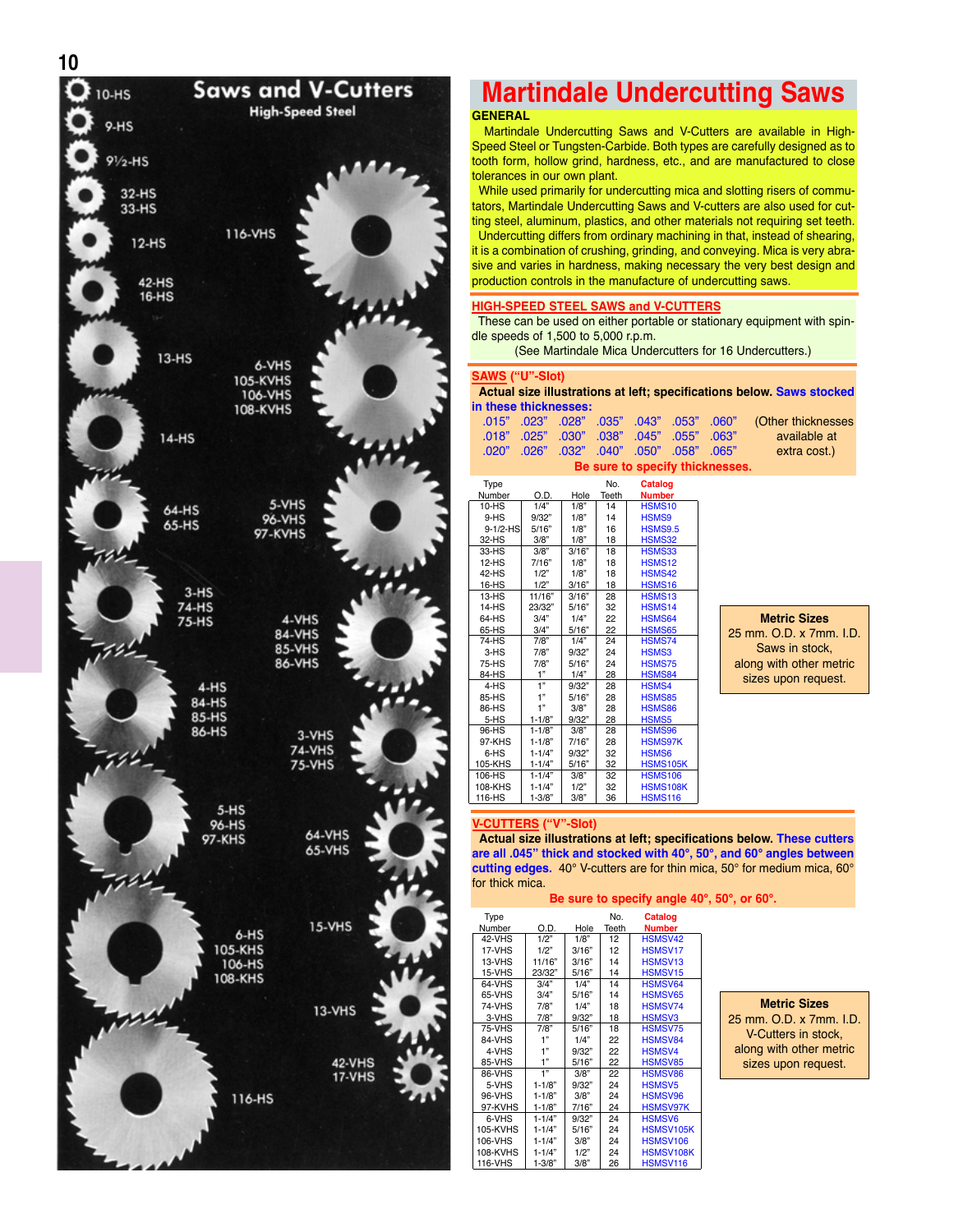#### **TUNGSTEN-CARBIDE SAWS and V-CUTTERS**

The teeth of both saws and V-cutters have a slight land to give strength to the cutting edge. Saws are hollow-ground for clearance, V-cutters have ample radial relief. When Carbide Saws are used on other equipment than our undercutters, steel supporting washers are recommended to reduce breakage. Spindle speeds may vary from 3,000 to 12,000 r.p.m., depending on Saw O.D. Martindale Carbide Saw Blades are harder than High Speed Steel Saws, therefore more brittle and should not be subjected to apllications where shock may shorten the service life. Use on rigid stationary equipment.

See Undercutters for 9 Martindale Undercutters for use with these saws: Close-Cut, Kut-Kwik, Utility, Bench-Type Model HV-3, Lathe-Type and Super Lathe-Type, Heavy-Duty Bench-Type Model H-9, Industrial Model HA-2, and Model UL Lathe Mounted Automatic.

#### **SAWS ("U"-Slot)**

**Actual size illustrations; specifications below. Thickness ranges as follows:**

| $1/4" - 9/16"$ O D    | from .010" to .045" thick       |
|-----------------------|---------------------------------|
| $5/8$ " - 1-3/8" O.D. | from $.010"$ to $.065"$ thick   |
|                       | Be sure to specify thicknesses. |

| Type           |            |       | No.   | Catalog        |
|----------------|------------|-------|-------|----------------|
| Number         | O.D.       | Hole  | Teeth | <b>Number</b>  |
| $10 - TC$      | 1/4"       | 1/8"  | 12    | <b>TUNS10</b>  |
| $9 - 1/2 - TC$ | 5/16"      | 1/8"  | 14    | <b>TUNS9.5</b> |
| 32-TC          | 3/8"       | 1/8"  | 14    | <b>TUNS32</b>  |
| 33-TC          | 3/8"       | 3/16" | 14    | <b>TUNS33</b>  |
| $12-TC$        | 7/16"      | 1/8"  | 14    | <b>TUNS12</b>  |
| 42-TC          | 1/2"       | 1/8"  | 14    | <b>TUNS42</b>  |
| 16-TC          | 1/2"       | 3/16" | 14    | <b>TUNS16</b>  |
| 18-TC          | 9/16"      | 1/4"  | 16    | <b>TUNS18</b>  |
| 54-TC          | 5/8"       | 1/4"  | 16    | <b>TUNS54</b>  |
| 64-TC          | 3/4"       | 1/4"  | 18    | <b>TUNS64</b>  |
| 65-TC          | 3/4"       | 5/16" | 18    | <b>TUNS65</b>  |
| 75-TC          | 7/8"       | 5/16" | 20    | <b>TUNS75</b>  |
| 4-TC           | 1"         | 9/32" | 20    | <b>TUNS4</b>   |
| 84-TC          | 1"         | 1/4"  | 20    | <b>TUNS84</b>  |
| 85-TC          | 1"         | 5/16" | 20    | <b>TUNS85</b>  |
| 86-TC          | 1"         | 3/8"  | 20    | <b>TUNS86</b>  |
| 95-TC          | $1 - 1/8"$ | 5/16" | 22    | <b>TUNS95</b>  |
| 96-TC          | $1 - 1/8"$ | 3/8"  | 22    | <b>TUNS96</b>  |
| 105-TC         | $1 - 1/4"$ | 5/16" | 24    | <b>TUNS105</b> |
| 106-TC         | $1 - 1/4"$ | 3/8"  | 24    | <b>TUNS106</b> |
| 108-TC         | $1 - 1/4"$ | 1/2"  | 24    | <b>TUNS108</b> |
| 116-TC         | $1 - 3/8"$ | 3/8"  | 24    | <b>TUNS116</b> |

#### **COMPOUND-LAND SAWS**

The compound-land feature, sketched at right, is available on tungsten-carbide "U"-slot saws 9/16" O.D. and up (#18-TC thru  $#116$ -TC) at a 30% premium in price. Because of this feature, each tooth cuts only 50% of full slot width, resulting in better chip clearance, cooler operation and production increases of up to 60% over the square-toothed Saw. To order, add "CL" to Catalog Number. Minimum thickness .015".

#### **V-CUTTERS ("V"-Slot)**

**Actual size illustrations; specifications below. Thickness ranges as follows:**

## 1/2" O.D. from .030" to .045" thick<br>3/4" - 1-3/8" O.D. from .030" to .065" thick

from .030" to .065" thick

Angles between cutting edges can be 40°, 50°, and 60°.  $40^{\circ}$  V-cutters are for thin mica,  $50^{\circ}$  for medium mica,  $60^{\circ}$  for thick mica.

**Be sure to specify thicknesses and angle, 40°, 50° or 60°.**

| Type    | O.D.       |       | No.<br>Teeth | Catalog                   |
|---------|------------|-------|--------------|---------------------------|
| Number  |            | Hole  |              | <b>Number</b>             |
| 42-VTC  | 1/2"       | 1/8"  | 12           | TUNSV42                   |
| 17-VTC  | 1/2"       | 3/16" | 12           | <b>TUNSV<sub>17</sub></b> |
| 65-VTC  | 3/4"       | 5/16" | 14           | <b>TUNSV65</b>            |
| 75-VTC  | 7/8"       | 5/16" | 16           | <b>TUNSV75</b>            |
| 4-VTC   | 1"         | 9/32" | 18           | <b>TUNSV4</b>             |
| 85-VTC  | 1"         | 5/16" | 18           | <b>TUNSV85</b>            |
| 86-VTC  | 1"         | 3/8"  | 18           | <b>TUNSV86</b>            |
| 95-VTC  | $1 - 1/8"$ | 5/16" | 20           | <b>TUNSV95</b>            |
| 96-VTC  | $1 - 1/8"$ | 3/8"  | 20           | <b>TUNSV96</b>            |
| 105-VTC | $1 - 1/4"$ | 5/16" | 22           | <b>TUNSV105</b>           |
| 106-VTC | $1 - 1/4"$ | 3/8"  | 22           | <b>TUNSV106</b>           |
| 116-VTC | $1 - 3/8"$ | 3/8"  | 22           | <b>TUNSV116</b>           |

**SPECIALS — Your inquiries are invited for sizes not listed on H.S.S. or Tungsten-Carbide Saw Pages.** 

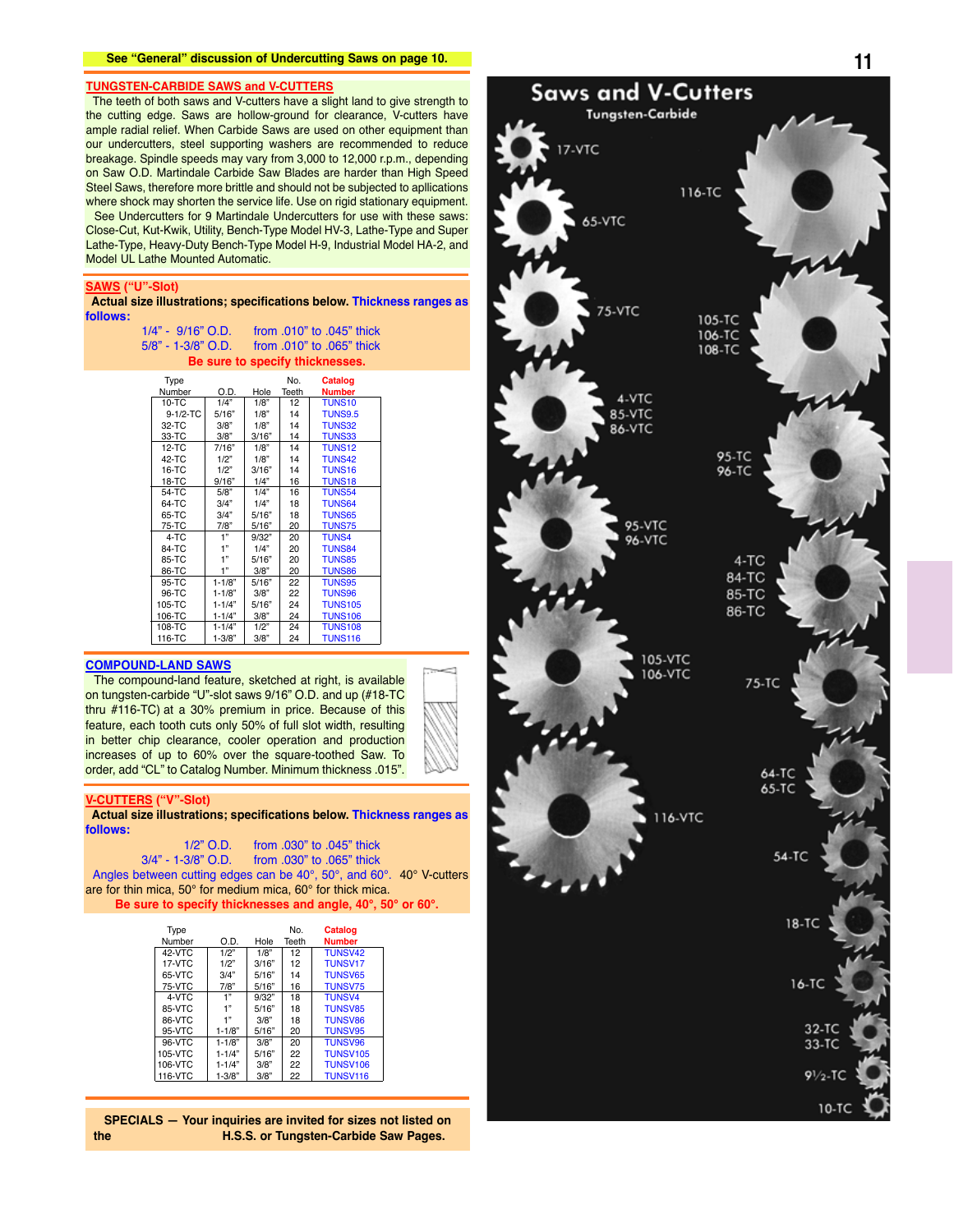### **SAW ARBORS**

General purpose slitting/slotting saw arbors. Hardened all over (58/60 Rc) for added toughness on cutter locating surfaces and shanks. Shanks ground to within .001 T.I.R. of cutter location diameter. Extra long, strong body with protective black oxide finish. Super low profile on caps allows <u>cutter to reach areas inaccessible with conventional arbors. Stout plug: extra support, less vibration. Weldon style shanks.</u>

Martindale now offers a Gold Series reach arbor. These arbors are heat treated and ground to .0004" T.I.R. concentricity and squareness. They are engineered for use with carbide cutters or where accuracy is a must. This VIBRA-CORE design, along with the deep low profile caps, gives extra support and less vibration.







**Gold Star Presicion Series**



#### General Purpose | Gold Series A B C D E F **Catalog Number Catalog Number**<br>0.250 0.500 0.80 1.000 1.700 500 ARBR0250 ARBR0250P 0.250 0.500 0.80 1.000 1.700 500 ARBR0250 ARBR0250P<br>0.375 0.625 0.80 1.180 1.700 500 ARBR0375 ARBR0375P ARBR0375 | ARBR0375F 0.500 0.750 .095 1.370 1.700 .500 ARBR0500 ARBR0500P<br>0.625 1.000 122 1.500 2.030 750 ARBR0625 ARBR0625P 0.625 | 1.000 | .122 | 1.500 | 2.030 | .750 | ARBR0625 | ARBR0625P 1.000 | 1.500 | 1.60 | 1.750 | 2.030 | .750 | ARBR1000 ARBR1000P

### **SAW ARBORS with ER16 Taper - Ti-Loc Swiss Clamp System**

**Taper Integrated Tooling for Advanced Productivity**



 $D_2$   $D_1$   $D_2$ 

| D <sub>1</sub>                            | D <sub>2</sub>    | l 1  | L2              | Taper            | <b>Catalog Number</b> |  |  |
|-------------------------------------------|-------------------|------|-----------------|------------------|-----------------------|--|--|
| 0.125"                                    | 6.4 <sub>mm</sub> | 25mm | 9 <sub>mm</sub> | <b>ER16</b>      | ARBR318064250         |  |  |
| 0.125"                                    | 6.4mm             | 32mm | 9 <sub>mm</sub> | ER <sub>16</sub> | ARBR318064320         |  |  |
| 0.187"                                    | 9.5mm             | 25mm | 9 <sub>mm</sub> | ER <sub>16</sub> | ARBR476095250         |  |  |
| 0.187"                                    | 9.5mm             | 32mm | 9 <sub>mm</sub> | ER <sub>16</sub> | ARBR476095320         |  |  |
| 0.250                                     | 9.5mm             | 25mm | 9 <sub>mm</sub> | <b>ER16</b>      | ARBR635095250         |  |  |
| 0.250"                                    | 9.5 <sub>mm</sub> | 32mm | 9 <sub>mm</sub> | ER <sub>16</sub> | ARBR635095320         |  |  |
| 0.312"                                    | 10 <sub>mm</sub>  | 25mm | 9 <sub>mm</sub> | <b>ER16</b>      | ARBR794100250         |  |  |
| .0312"                                    | 10mm              | 32mm | 9 <sub>mm</sub> | ER <sub>16</sub> | ARBR794100320         |  |  |
| Recommended Maximum Saw Thickness ~ .080" |                   |      |                 |                  |                       |  |  |
|                                           |                   |      |                 |                  |                       |  |  |

#### • Can be used in any machine that has ER collet live tooling.

 $\cdot$  ER 16 taper arbors serve as their own collet, eliminating need for two piece arbor system.

• One piece design adds rigidity of set-up and improves total indicated run-out (TIR).

• Less expensive & more cost effective than comparable two piece arbor systems.



## **GRINDING WHEEL**

For those who have indicated an interest in resharpening their own screw slotting saws. Many have found this wheel/spec to work well for sharpening the teeth of dull, hardened metal working saws, thereby giving new life to blades otherwise considered no longer useful.

Of course we offer a resharpening service for those who don't want to do the work themselves. JBE>G;8@F8?I8F **Catalog Number** !E<A7<A:0;88?                        !+0"/



**8" x 3/16" x 3/4" with hole reducer.**



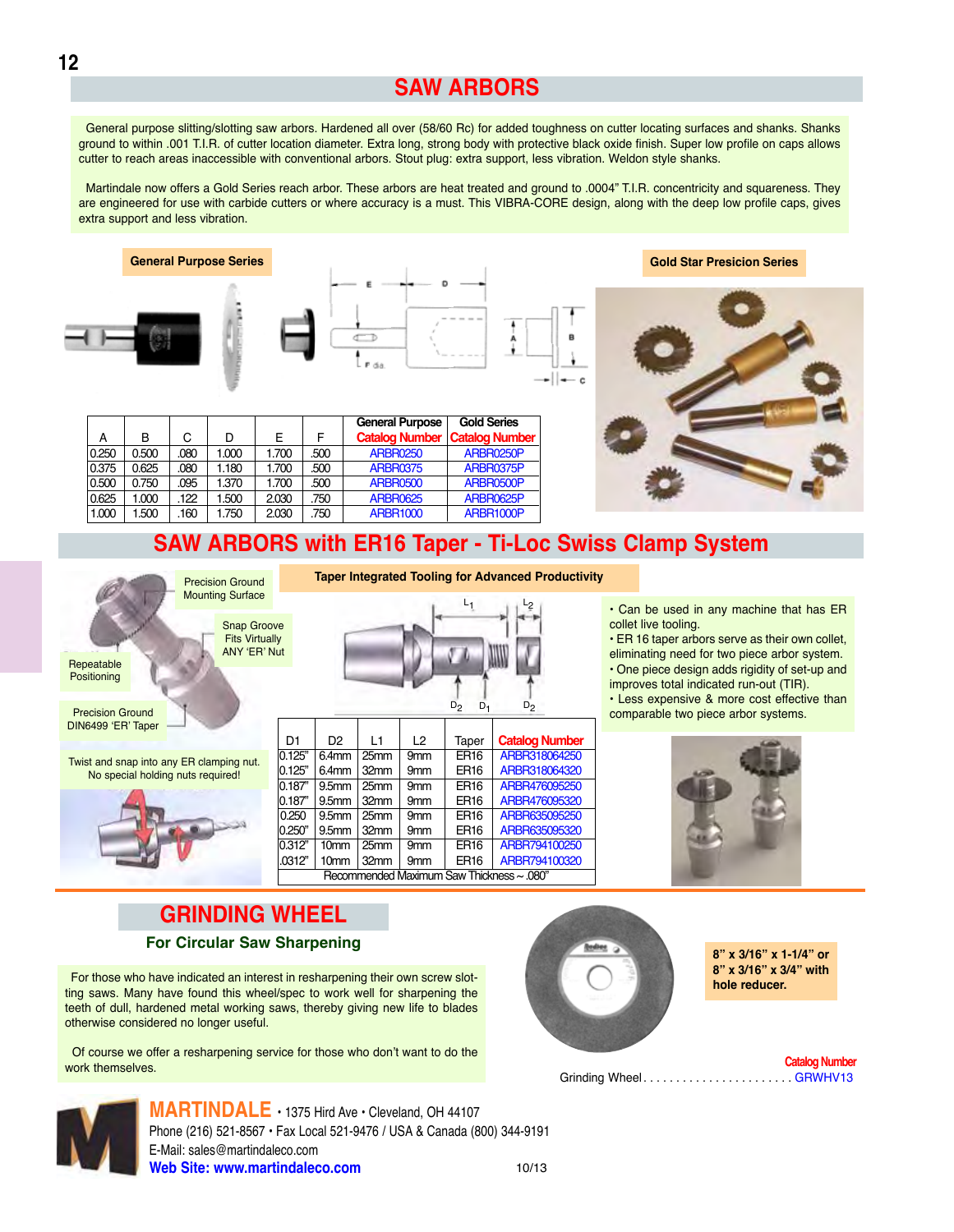## **Helpful Hints For Saw Users (H.S.S. Metal-Working Saws)**

These are general suggestions for conventional machines on where to start, and must be varied to meet a particular application. We do not assume any liability in the following statements.

These STOCK saws will do the job. Variations, such as number of teeth, rake angle, clearance angle, bevel, side clearance, material, land, etc. may do it better, but set-up charges and lead time must be considered.

- $SPEEDS -$  With a good set-up the speeds in the table below should be attainable
	- Reduce the speed for hard (over Rockwell c30) and abrasive materials, and for deep cuts.
	- Increase the speed for "free-machining" and non-ferrous metals.

 $\mathbf{r}$  and  $\mathbf{r}$  and  $\mathbf{r}$ 

Saws: M-2 Steel. Ground Teeth. 0° Rake Angle

| material                 | ວaw       |       |                |                                                                         |       |            |        |       |                          |          |       |    |               |       |                          |               |                    |
|--------------------------|-----------|-------|----------------|-------------------------------------------------------------------------|-------|------------|--------|-------|--------------------------|----------|-------|----|---------------|-------|--------------------------|---------------|--------------------|
| to be cut                | Diameter: |       | $1 - 3/4"$     |                                                                         |       | $2 - 1/4"$ |        |       | $2 - 3/4"$               |          |       | 3" |               |       | 4"                       |               | Coolant            |
|                          |           | Teeth | $\blacksquare$ | R.P.M.                                                                  | Teeth |            | R.P.M. | Teeth |                          | - R.P.M. | Teeth |    | <b>R.P.M.</b> | Teeth | $\blacksquare$           | <b>R.P.M.</b> |                    |
| <b>Mild Steel</b>        |           | 64    | -              | 450                                                                     | 60    | -          | 350    | 56    | -                        | 275      | 56    |    | 250           | 72    | $\blacksquare$           | 200           | <b>Cutting Oil</b> |
| <b>Alloy Steel</b>       |           | 64    |                | 200                                                                     | 60    |            | 175    | 56    |                          | 150      | 56    |    | 125           | 72    |                          | 100           | "                  |
| <b>Stainless Steel</b>   |           | 64    | $\blacksquare$ | 200                                                                     | 60    |            | 175    | 56    | -                        | 150      | 56    |    | 125           | 72    | $\blacksquare$           | 100           | 66                 |
| <b>Steel Castings</b>    |           | 64    |                | 200                                                                     | 60    | -          | 175    | 44    | -                        | 150      | 44    |    | 125           | 60    | $\blacksquare$           | 100           | 66                 |
| <b>Steel Forgings</b>    |           | 64    |                | 450                                                                     | 60    |            | 350    | 56    | $\overline{\phantom{0}}$ | 275      | 56    |    | 250           | 72    |                          | 200           | 66                 |
| Monel                    |           | 64    |                | 200                                                                     | 60    |            | 175    | 56    | $\overline{\phantom{0}}$ | 150      | 56    |    | 125           | 72    | $\blacksquare$           | 100           | 66                 |
| <b>Aluminum</b>          |           | 64    |                | 2000                                                                    | 60    |            | 1750   | 44    |                          | 1350     | 44    |    | 1250          | 60    | $\blacksquare$           | 950           | Soluble Oil        |
| <b>Bronze</b>            |           | 64    |                | 750                                                                     | 60    |            | 600    | 44    | $\overline{\phantom{0}}$ | 500      | 44    |    | 450           | 60    | $\blacksquare$           | 350           | 66                 |
| <b>Yellow Brass</b>      |           | 64    |                | 2500                                                                    | 60    | . .        | 2000   | 44    | -                        | 1600     | 44    |    | 1500          | 60    | $\blacksquare$           | 1100          | 66                 |
| Copper                   |           | 64    |                | 1750                                                                    | 60    |            | 1350   | 44    | -                        | 1100     | 44    |    | 1000          | 60    | -                        | 750           | 66                 |
| <b>Malleable Iron</b>    |           | 64    |                | 350                                                                     | 60    |            | 250    | 56    |                          | 200      | 56    |    | 200           | 72    | $\blacksquare$           | 150           | 66                 |
| <b>Cast Iron</b>         |           | 64    |                | 450                                                                     | 60    |            | 350    | 44    |                          | 275      | 44    |    | 250           | 60    | $\overline{\phantom{0}}$ | 200           | Dry                |
| <b>Die Castings</b>      |           | 64    |                | 2500                                                                    | 60    |            | 2000   | 44    | -                        | 1600     | 44    |    | 1500          | 60    | $\blacksquare$           | 1100          | 66                 |
| <b>Brittle Plastics</b>  |           | 64    | $\blacksquare$ | 1000                                                                    | 60    |            | 900    | 56    | $\overline{\phantom{0}}$ | 700      | 56    |    | 650           | 72    | $\blacksquare$           | 500           | 66                 |
| <b>Elevible Disctice</b> |           |       |                | Llee Set Teeth (Huh caw with mayimum cide clearance for yery thin cute) |       |            |        |       |                          |          |       |    |               |       |                          |               |                    |

se Set Teeth (Hub saw with maximum side clearance for very thin cuts)

(There should be at least 2 teeth engaged in the cut.)

| Increase Number of Teeth For: |                  | Decrease Number of Teeth For:       |
|-------------------------------|------------------|-------------------------------------|
| - Thin Material               | - Sandy Castings | - Chip Clearance and Tooth Strength |
| - Thin Cuts (under .025")     | - Thin Castings  | (Consider MSL & SMF type saws.)     |
| - Slow Spindle Speeds         | - Work Hardened  | $-$ Deep Cuts (over 1/4")           |
| - Hard Material               | - Hard Spots     | - High Speeds                       |
|                               |                  | - Free Cutting Material             |

FEEDS - will vary from .0002" to .002" per tooth. We suggest starting with the cutter described above and trying to arrive at the condition described under "Cutting Fluids" by varying the Feed and Speed. A straw color is the limit. The saw loses its temper when it starts turning blue.

**CUTTING FLUIDS** - (to cool, lubricate, and wash the chips away. Use Flood. Do not use Mist Units.)

- Cutting Oil Follow Manufacturer's Instructions or use a 4% sulphur homogenized cutting oil.
- Soluble Oil Follow Manufacturer's Instructions or use 40-1 solution of soluble oil (Mix thoroughly in a 4 1 solution before adding to tank.) Increase speed and feed until the lubricant starts to give off a slight vapor (smoke). Frequently saws are run too slow, causing rubbing and premature wear.

DISH - (Side-Clearance or Hollow Grind) Increase it for stainless steel and tenacious metals such as copper, zinc, tin or lead.

MOUNTING OF SAWS - Breakage - Wobble - Rubbing: These problems may be caused by the way the washers are mounted on either side of the saw. — Washers drive the saw, in the absence of a driving key, and must always be clean, flat and bur-free. A speck of dirt will let the saw wobble and cut oversize. If a saw breaks, it may score the washers. Check marks around the saw hole for: Dirt, Shiny Spots (as small as a pinpoint, indicating chips imbedded under the washers), and Circular Skid Marks, which indicate the nut is not tight. - Thin saws should especially be supported by washers as large as possible. - Nut must be wrench-tight. - If the saw blade pauses momentarily in its rotation while the feed advances, it will break. - Washers must be of equal diameter or they will flex out the dish and cause one side of the teeth to rub.

**Continued Next Page** 



MARTINDALE · 1375 Hird Ave · Cleveland, OH 44107 Phone (216) 521-8567 · Fax Local 521-9476 / USA & Canada (800) 344-9191 E-Mail: sales@martindaleco.com Web Site: www.martindaleco.com  $02/05$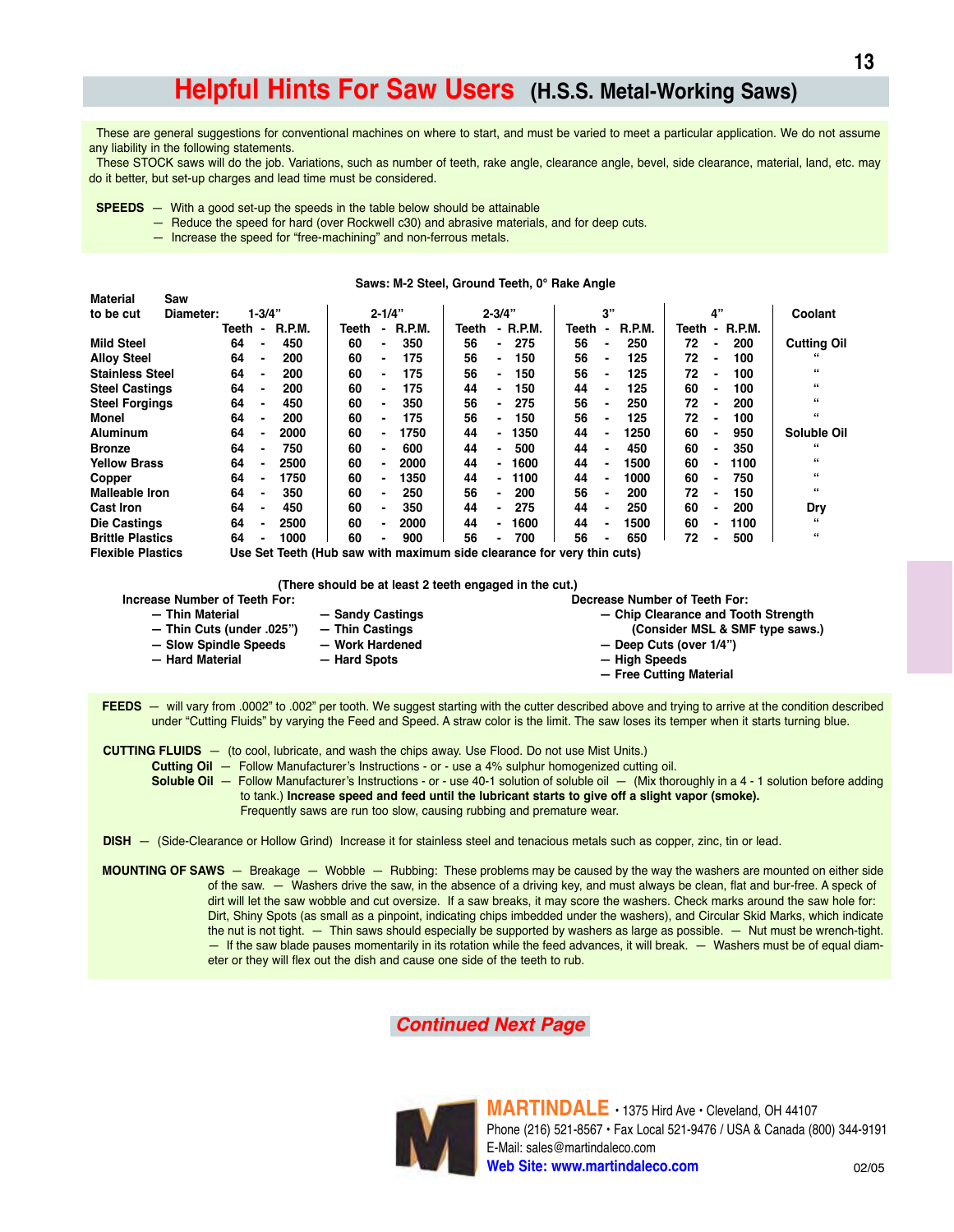## **Helpful Hints For Saw Users (H.S.S. Metal-Working Saws) (Continued)**

- **TEETH** Deep cuts and soft material require fewer teeth (for chip clearance) and stronger teeth (landed). Thin material requires more teeth (at least 2 teeth engaged in cut). — Hard materials and narrow slots (under .025") likewise require more teeth. — Alternately beveled teeth keep chips from sticking in the cut and in the tooth gullets. — Rake Angles: On center for iron and steel, 5° negative for yellow brass, from 5 $^{\circ}$  to 10 $^{\circ}$  positive for other soft materials.
- **BREAKAGE** In addition to causes noted under "MOUNTING OF SAWS": Teeth break when starting a cut at too fast a feed, spindle bearings worn, drive belts loose or sheaves worn, indexing before saw has cleared the slot, work-piece not tight, or the saw is dull (even the best eventually wear out).
- **KEYWAYS** No keyways are furnished on saws under .020". Thin saws will warp in the heat treating and grinding processes. Locked up between good supporting washers, they will run true.
- **HUBS** will allow maximum side clearance when attempting to cut wood or plastics. They are helpful when spacing saws on an arbor.
- **RESHARPENING**  $-$  In addition to grinding the tips of the teeth, all marks must be removed from the sides of the teeth. This can be done by grinding the diameter below the marks or, as we do, by grinding the tips and clean-up grinding the sides. Either way the thickness is reduced because of the hollow grind that is necessary for even the shallowest of cuts.

**VIBRATION AND CHATTER**  $-$  Arbor bent or worn undersize.  $-$  Work-piece improperly supported, particularly watch on thin material.  $-$  Teeth too coarse/fine. — Speed too slow. — Climb milling, "Up-milling" is preferred, but climb milling may help on small parts to keep them from being ripped from the clamping fixture. It may also reduce the bur.  $-$  Dull tool / Wrong clearance angles.  $-$  Feed too slow

**EXCESSIVE WEAR** - Seizing: Not enough coolant in the right place. - Not enough side clearance. - Cutter speed too fast and feed too slow. The work may glaze and the saw will rub.

**TOLERANCES** - are expensive, don't over-specify.

- **STEELS** M-2 is the best if the set-up is proper. We do have available saws from M-42 along with various surface treatments such as Titanium Nitride
- $\textsf{SUGGESTION} \ -$  If a saw is working well, send it to us and we will duplicate it.  $-$  If a saw is not working well, send us a used blade. We can some times make recommendations from the marks on the saw.

## **Helpful Hints For Saw Users**

### **(Mica Undercutting Saws & V-Cutters)**

### **COMMUTATOR UNDERCUTTING**

After the commutator has been satisfactorily resurfaced, the mica insulation separating the copper segments must be undercut. Undercutting is one operation that is most easily accomplished with the armature removed from the machine. Various tools are available, however, that enable undercutting to be performed on a commutator "in place" without undue hardship.

Of the various undercutting practices used, only the two most common methods will be discussed herein.

There are <u>three basic types</u> of slots that can be produced by the use of circular cutters. The U-slot, the V-slot and the Compound-angle slot.

*Continued Next Page*

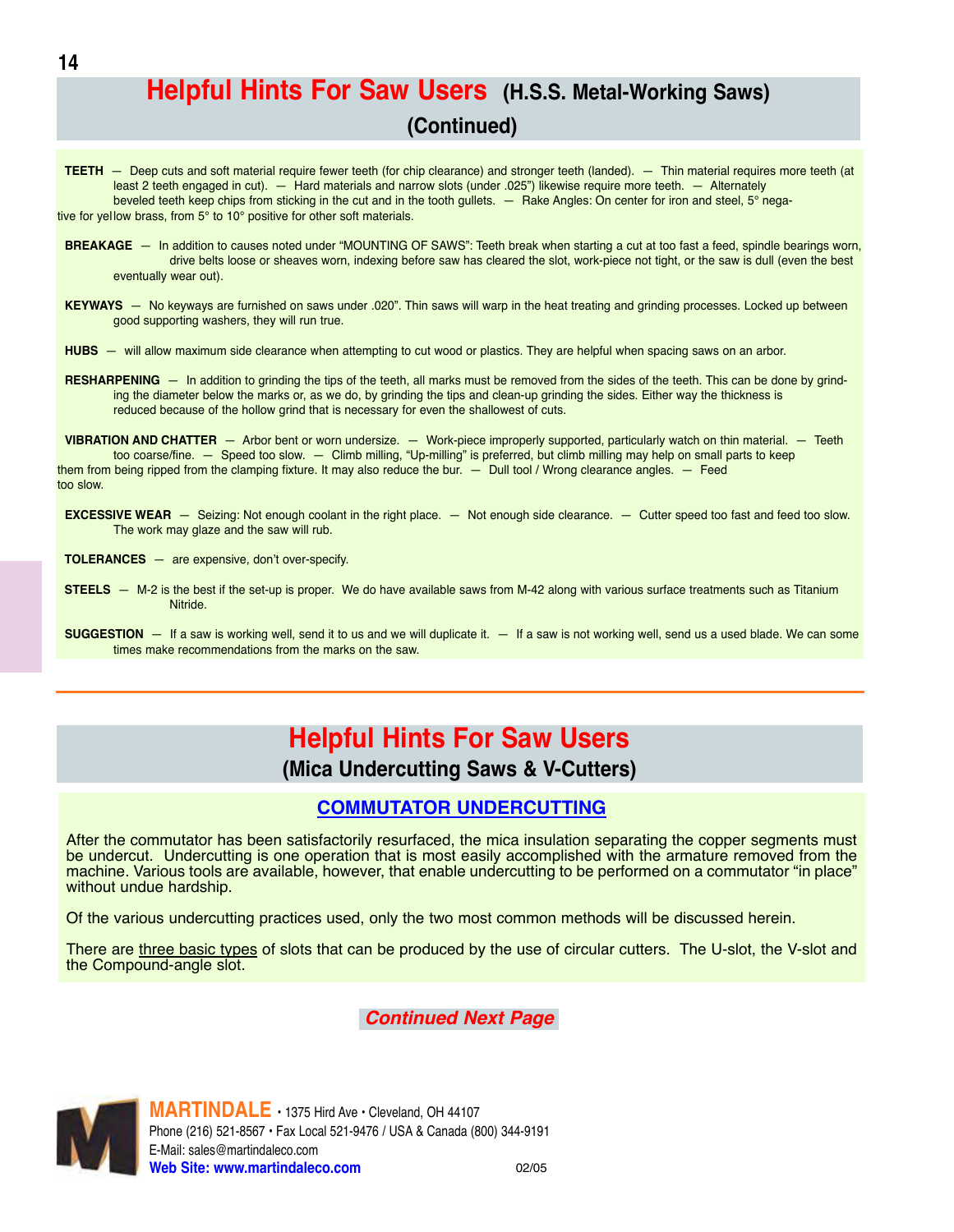## **Helpful Hints For Saw Users**

### (Mica Undercutting Saws & V-Cutters) (Continued)

### **U-SLOT**

The U-slot (as shown in Fig. 1) is generally preferred if the slots are accessible for easy cleaning. These slots have the advantage, if done carefully, of being effective until the commutator has worn down the full depth of the undercut. The slot should be cut to a depth of 1/32 (.032) inch, or not more than 3/64 (.046) inch. If cut too deep, accumulated dust will not be thrown out by the centrifugal action of the rotating commutator.



When using a circular cutter, the width of the cutter is chosen to exceed slightly the thickness of the mica. It is recommended that the SAW THICKNESS be figured on the basis of the mica thickness plus .003" (.08mm). This allow the saw to remove the full width of the mica pus .0015" (.04mm) of copper on each side of the mica slot. If<br>unable to determine the mica width, the use of a feeler gauge can best determine the required saw thickness. Consequently, some copper is cut or dragged off the bar during undercutting, (as shown in Fig. 2).



In addition to leaving a jagged edge projecting from the commutator bar, the edge of the bar becomes somewhat work-hardened and hence will not wear down uniformly. Therefore, the edges of the bars must be chamfered by using a suitable slotting file or a specialty shaped scraper. \*\* See Martindale slotting scrapers. \*\*

A chamfered face of approximately 1/64 inch is usually adequate to remove any roughness or edge hardening that could be disturbing to the brush faces.

### **V-SLOT**

V-slots keep slots free from dust accumulations at low speeds, and do not require a separate operation for chamfering of the bar edges. V-slots are usually made with either a slotting file, or a "V" tooth circular cutter. Usual practice is to use a circular cutter having an included angle between cutting edges such that a cut made 1/16 inch deep will also leave 1/32 inch free copper above the mica. The "V" tooth circular cutter are available with 40°,  $50^\circ$  or 60 $^\circ$  angles between the cutting edges.



### **Continued Next Page**



MARTINDALE · 1375 Hird Ave · Cleveland, OH 44107 Phone (216) 521-8567 · Fax Local 521-9476 / USA & Canada (800) 344-9191 E-Mail: sales@martindaleco.com Web Site: www.martindaleco.com  $11/07$